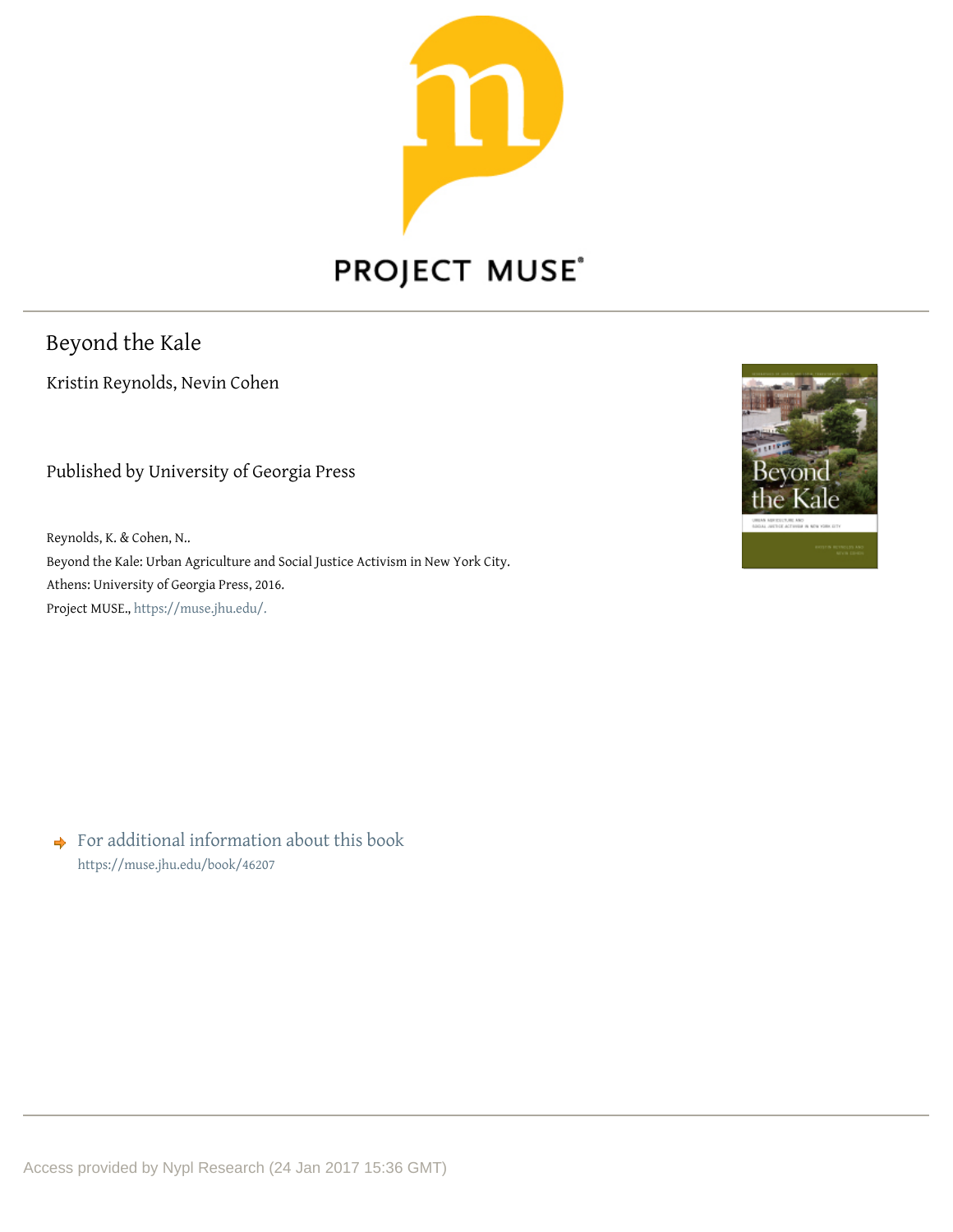# **chapter 1**

# [Seeing Beyond the Kale](#page--1-0)

In the Bedford-Stuyvesant neighborhood of Brooklyn, Yonnette Fleming of Hattie Carthan Community Garden begins one of her food justice workshops with a tribute to the late Ms. Carthan, a Bed-Stuy neighborhood environmentalist and activist after whom the garden is named. The garden's trees provide a welcome respite from the rising city heat on this late-summer day. As the participants settle in, Fleming calls attention to the many other gardeners and community members who have participated in the garden's evolution since its founding in the late 1970s, recounting its history and its importance in this particular community.

 Following personal introductions and a discussion about food accessibility in the neighborhood, "Farmer Yon," as Fleming often refers to herself, helps the participants understand various forms of oppression and the ways these forces shape food and agricultural systems. Discussions cover topics such as how racism, patriarchy, and policies rooted in mainstream economic paradigms lead to limited food access, health disparities, and diminished levels of local control in low-income communities and communities of color—in Bed-Stuy and around the world. Fleming calls on participants to think about how these structures may have affected their own lives and what they might do to confront them. She is accepting of individuals' personal circumstances, yet unrelenting in her drive to help them move beyond the type of thinking that perpetuates power imbalances at the individual and societal levels, and to help them experience how agriculture can be at once about food, environment, and liberation.

 In addition to Fleming's food justice training sessions, she and other members of Hattie Carthan Community Garden lead regular events that similarly extend the understanding of gardening beyond an activity focused on food. Summer weekends feature two on-site farmers' markets, one of which is held at the "Herban Farm," a second, smaller site that Fleming and other community members have recently transformed from a vacant lot into a vibrant green space. Seasonal events throughout the year celebrate the heritage of the African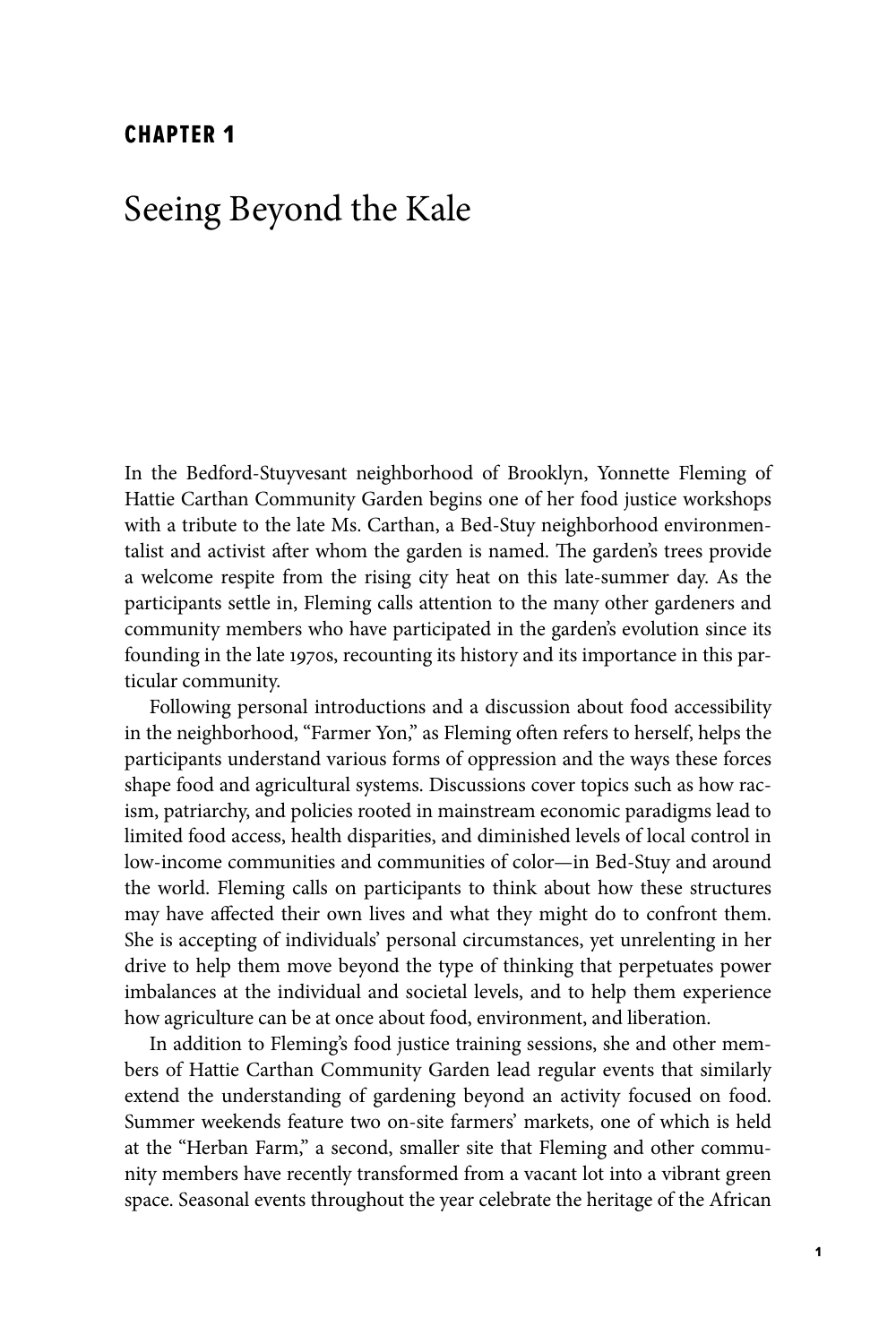Diaspora and feature dishes that Fleming (who is originally from Guyana but has lived in the neighborhood for many years) and other community members have prepared using eggs and produce from the garden and farm. Fleming also leads regular women-only discussions about health and spiritual wellness, along with women-centric events designed to foster leadership and personal empowerment among participants. Beyond the more obvious themes of these events food access, urban green space, safe spaces for women—the gatherings also focus on community resilience and, particularly through Fleming's leadership, ways that racial justice and women's empowerment can be cultivated through food production, herbalism, community-based markets, education programs for youth of color, and policy advocacy growing out of urban farms. Fleming speaks regularly about how various forms of oppression play out with respect to food and the environment, and she explains, "I'm interested in understanding how women can become true advocates for flora and fauna and justice in the world"

 By calling herself a farmer and helping to maintain Hattie Carthan Community Garden as a public green space, Yonnette Fleming underscores the significance of growing food in the city, particularly in historically low-income neighborhoods like Bed-Stuy, where fresh food can be prohibitively expensive or hard to find. She also reclaims the identity of a farmer, as a person of color and a woman, despite the association of agriculture with exploitation among many people of color and despite the stereotype of US farmers as white and male. By growing food, working to break down oppressive social and political systems, and celebrating connections between people and the land, Fleming exemplifies the potential power of longtime neighborhood residents to create change in their own communities.

 Advocates of urban agriculture often see city farming as a way to advance social justice, and while this presumption is fraught with paradoxes, particularly with respect to race, class, gender, sexual preference, and community control, activists like Yonnette Fleming demonstrate how farm and garden programs can create food and environmental systems that are more just at their core. In such systems, fresh, healthy, culturally acceptable food is accessible, and environmental and public health risks and benefits are equitably distributed among all communities. In addition, people of color and working-class people are meaningfully involved in food and environmental decision making—and are recognized for their leadership—and governance structures reflect members' articulated social justice values (e.g., see Bullard 1993; Cole and Foster 2001; Mohai, Pellow, and Roberts 2009; Pellow 2000; Schlosberg 2004).

*Beyond the Kale* examines these aspects of urban agriculture in New York City, as well as the work of people of color and women activists to attain specific social justice goals. It is not a book about the overarching benefits of urban agriculture; many others have covered this topic. Rather, it is about how urban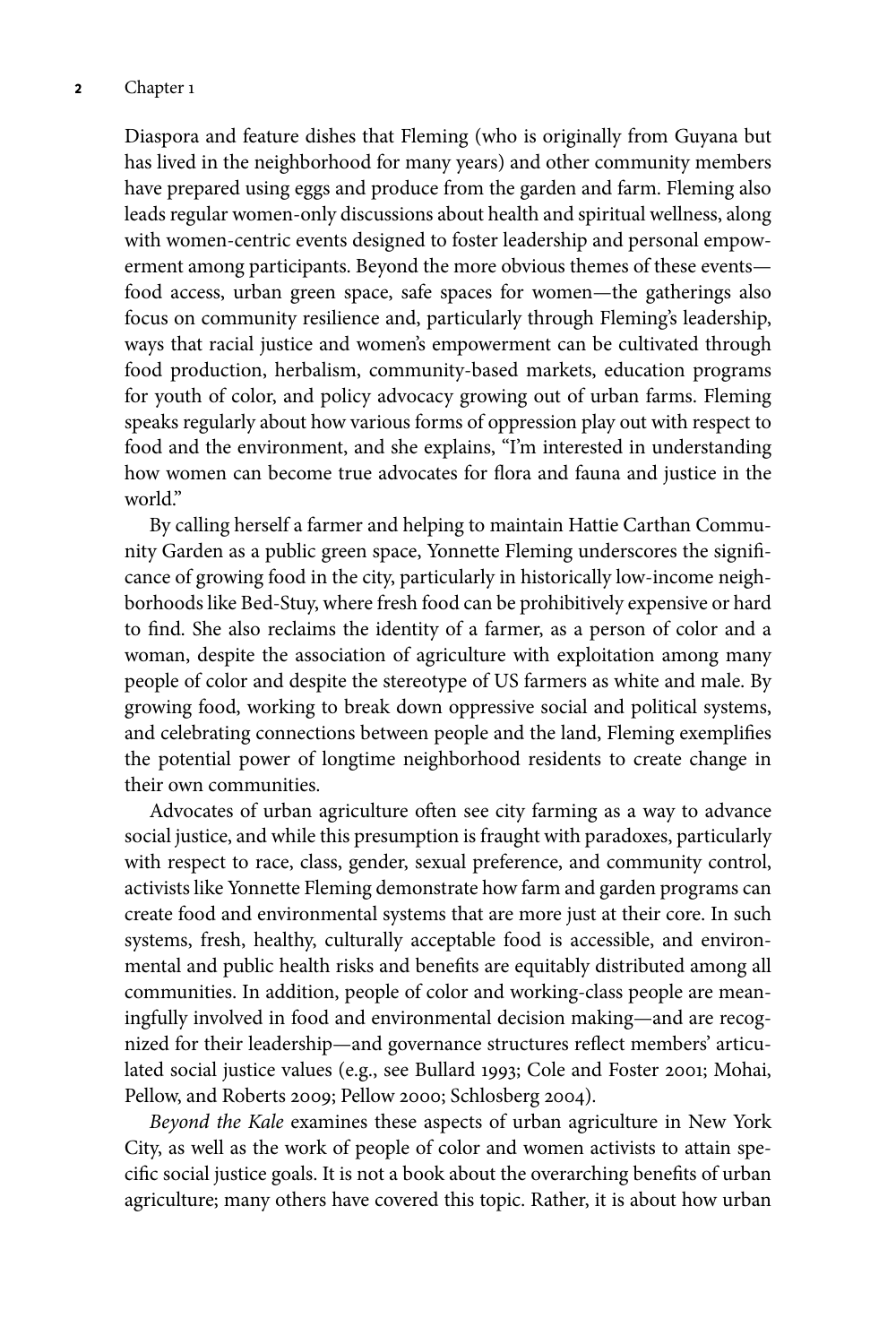agriculture groups led by people of color and women should, can, and do reflect more socially just systems, and about the processes through which these goals can be achieved.

#### **Urban Agriculture and Social Justice**

Urban agriculture, the act of growing crops and raising livestock in cities and their peripheries, is common worldwide but has expanded greatly in the Global North within the past two decades. In the United States, backyard and community gardens have been joined by aquaponic systems (which integrate fish and vegetable production) and rooftop farms, which have redefined growing spaces and helped maximize urban food production, often in unlikely places. As they have for decades, neighborhood residents have organized to clean up vacant lots, but gardeners have also practiced phytoremediation—cultivating plants to remove soil toxicity—and local youth have learned about ecological systems, healthy eating, and leadership skills from working at urban farms. The scope of urban agriculture continues to grow.

 Urban agriculture has also become popular among a wider range of city residents, expanding from longtime neighborhood gardeners and people growing food primarily to meet their dietary needs to include so-called locavores intent on eating food grown close to their homes, entrepreneurs capitalizing on consumer interest in supporting smaller-scale farms, and postcollege "hipsters" steeped in do-it-yourself culture. Networks of backyard farms, along with farmers' markets and low-cost community-supported agriculture (CSA) models selling food grown within the city, have expanded opportunities for residents to benefit from urban agriculture, even if they do not garden or farm themselves; similarly, value-added products from salsas to pickles made with urbangrown produce have spawned professional training programs, small-business incubators, and community-based economic development projects linked to urban gardens and farms. Media coverage of these activities has helped fuel their popularity, though at times such coverage has favored initiatives led by young, middle-class white people over those led by people of color who have been growing food for decades—like many of the gardeners at Hattie Carthan, including Farmer Yon.

 As urban agriculture has expanded, so too has recognition that farming and gardening projects produce multiple benefits, and many studies have documented these benefits in cities throughout the United States and the world (e.g., Draper and Freedman 2010; Blair 2009; Golden 2013; Bellows, Brown, and Smit 2003; Brown and Carter 2002; K. H. Brown et al. 2002; Kaufman and Bailkey 2000; Smit, Ratta, and Nasr 1996).

 Joining those who support urban agriculture for more ideological reasons, landscape architects, designers, and urban planners have examined physical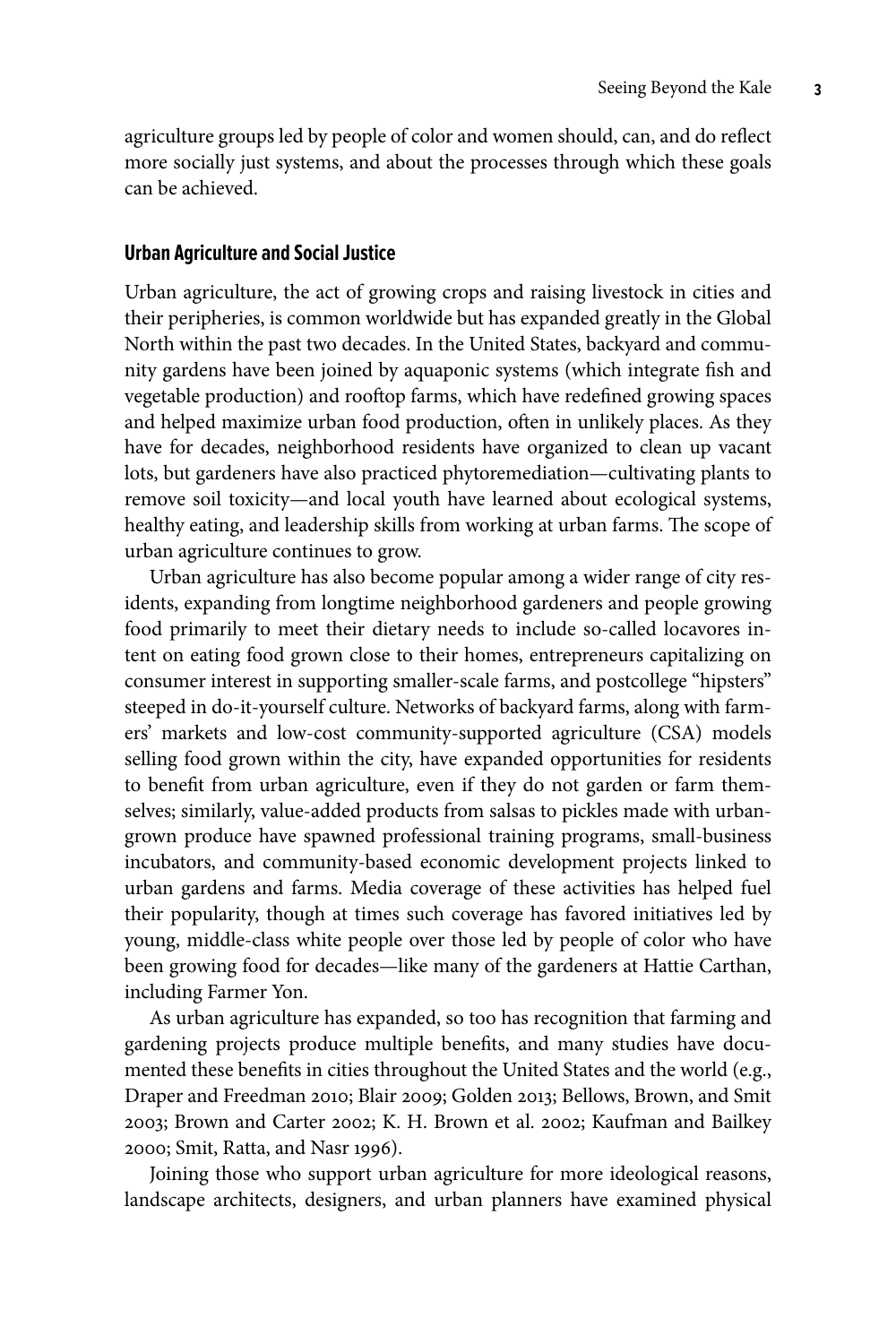aspects of urban agriculture, exploring both the possibilities of creating interconnected, productive spaces within city landscapes (Viljoen, Bohn, and Howe 2005) and a number of architectural, design, and planning innovations to integrate farms and gardens into the cityscape (Gorgolewski, Komisar, and Nasr 2011). In a similar vein, government reports and policy papers on urban agriculture have highlighted its potential to foster self-help (through self-provisioning of healthy food, for example) and to encourage community development though they have just as often defined it narrowly in terms of neighborhood beautification, greening, and increased property values, sidestepping concerns about gentrification and control of public space. Research and policy papers have added to the growing understanding of urban agriculture as a beneficial part of the city, though not always with full consideration of the broader social and political contexts within which farms and gardens are situated.

 Many discussions of the benefits of urban agriculture have focused on the ability of farms and gardens to provide fresh, affordable, and culturally appropriate food in low-income communities lacking conventional food retailers. However, some have also recognized urban agriculture as a way to increase green spaces in neighborhoods with few parks, to foster relationships among neighbors of different ethnicities and ages, to improve neighborhood safety by bringing people and activities to neglected spaces, and to help cultivate leadership and job-related skills among youth and adults (Draper and Freedman 2010; Blair 2009; Golden 2013; Bellows et al. 2000; Brown and Carter 2002; K. H. Brown et al. 2002; Kaufman and Bailkey 2000; Smit, Ratta, and Nasr 1996). Studies have found that farmers' markets and microenterprises associated with farm and garden sites are ways for participants to contribute to community economic development and supplement individual and household incomes (e.g., Feenstra, McGrew, and Campbell 1999). Observers have also highlighted the racial and ethnic diversity of urban farmers and gardeners in the United States, suggesting that urban agriculture is a way to bring people from different cultures together (e.g., Hynes 1996; von Hassell 2002).

 These and other positive effects that farms and gardens can have on public health, community development, and the environment underscore the fact that urban agriculture reaches far beyond gardens as places for food production or neighborhood beautification. This conventional understanding has led to a broadening of networks, policy initiatives, and funding to support it: Farm and garden enthusiasts have engaged in informal collaborations to exchange information and share supplies. Municipal officials have crafted supportive policy statements, created governmental advisory bodies, and taken actions such as amending zoning ordinances to recognize farms and gardens as legal uses of urban space. City governments have adopted policies granting permission to keep small-scale livestock and have amended building codes to allow for rooftop greenhouses, and both municipal and state governments have created tax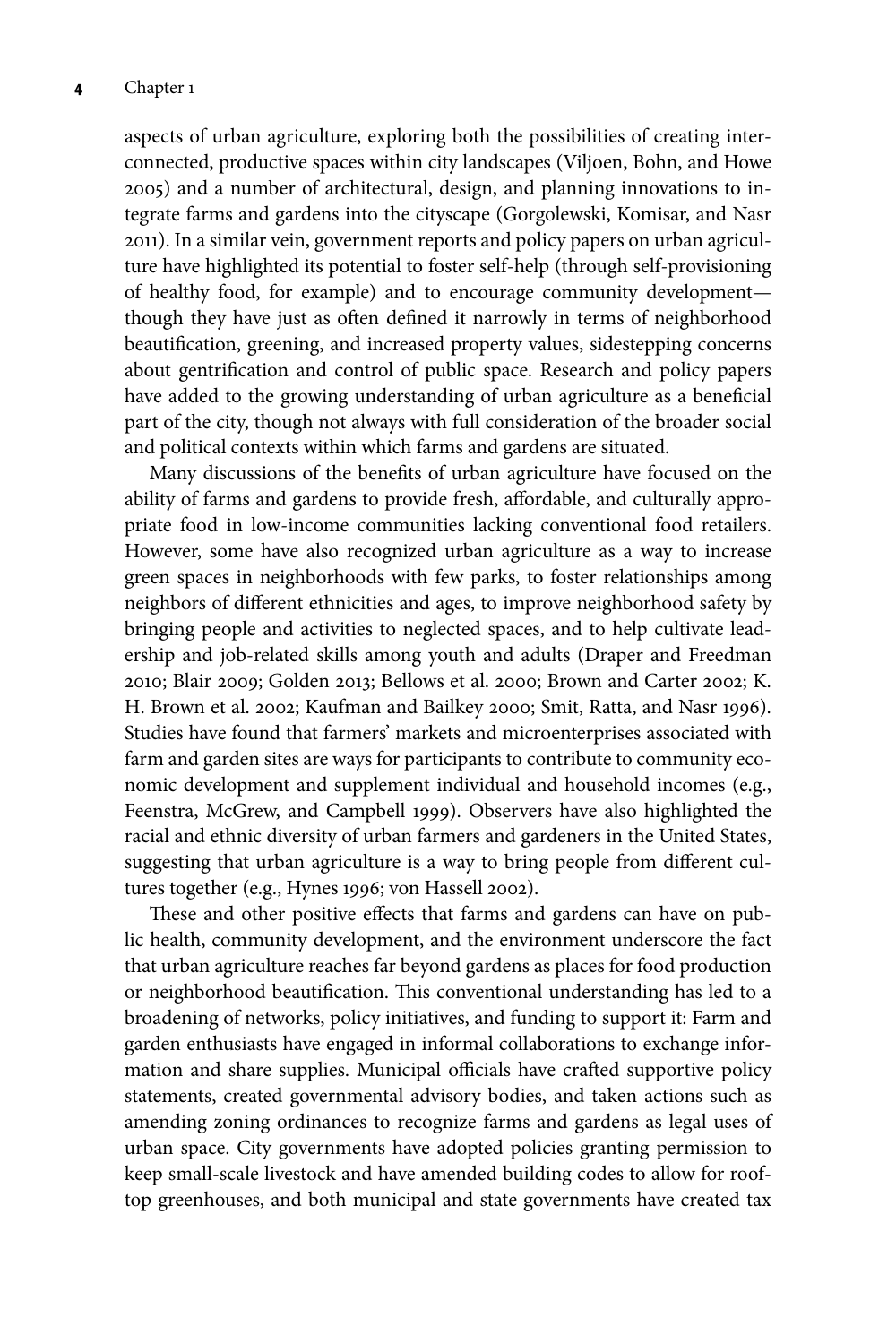incentives for commercial urban farming. Private foundations have expanded or created new funding sources for urban agriculture and related activities, and nonprofit organizations and some university-based extension services have stepped up technical assistance and education (see Cohen, Reynolds, and Sanghvi 2012; Surls et al. 2015; Reynolds 2011).

 As the benefits of urban agriculture have become more broadly recognized, public consciousness about food access and public health disparities has also deepened, leading to policy initiatives and public discussions about the intersection of socioeconomic status, food, and health. For instance, First Lady Michelle Obama's "Let's Move" campaign was created in 2010 to encourage healthy eating and active lifestyles in response to the finding that nearly 40 percent of the children in African American and Hispanic communities were overweight or obese, a higher percentage than for other racial and ethnic groups (Let's Move 2014). Government agencies and food policy councils throughout the United States have increasingly recognized the connections between access to healthy food and diet-related health issues. At a broader scale, debates about major cuts to the Supplemental Nutrition Assistance Program (SNAP, formerly the Food Stamp Program) in the 2014 Farm Bill elevated public awareness about the links between food access and poverty. This growing awareness of food system inequities has joined decades-old analyses of environmental injustice experienced by low-income communities and communities of color, which gave rise to the environmental justice movement in the late 1980s and early 1990s.<sup>1</sup> Though long recognized by the people and communities who bear the brunt of their negative effects, food and environmental inequities are increasingly part of public and political debates.

 Heightened awareness of food system and environmental inequities, along with the growing recognition of urban agriculture's multiple benefits, has led some supporters to see it as a solution to an array of urban problems. When the benefits of urban agriculture are tied to broader issues like urban sustainability, public health, and economic development, for example, increasing the number of farms and gardens can seem like a win-win opportunity for individuals, communities, policy makers, and cities writ large. The dominant narrative, which sees farming and gardening as part of building more socially just and sustainable cities because they provide food and green space, create jobs, and build community, often obscures the underlying social and political structures—such as racism, classism, patriarchy, and heteronormativity—that give rise to the very inequities that supporters hope to address.

 Understanding agriculture as a multifunctional and beneficial use of urban space has often glossed over the historical and contemporary processes that have led to food system and environmental inequities. Residential redlining, government disinvestment, and property abandonment, especially beginning in the mid-twentieth century, have concentrated poverty within many neighbor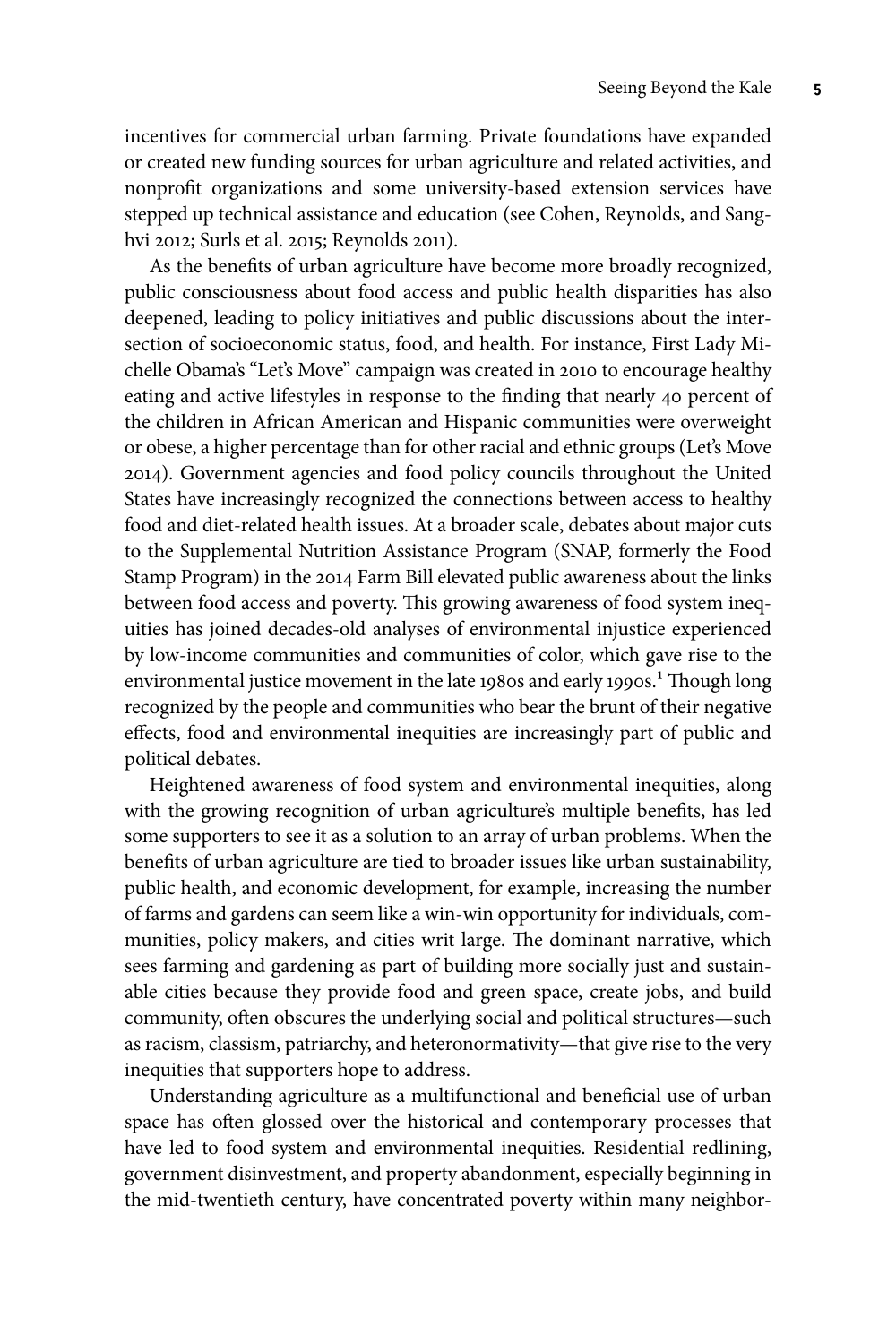hoods of color, discouraged food retailers from locating in low-income communities, and left vacant lots in low-income neighborhoods throughout the United States. Visions of urban agriculture as a way for communities to manage the effects of economic inequities have been fostered by neoliberal political ideology in the US government, which emphasizes community self-help and market-based solutions to societal problems along with a withdrawal of government services and support for basic human needs. Unavoidably situated within this wider context, urban agriculture can be a release valve for pressures on local and national governments to address deeper societal injustices like racialized poverty, educational disparities, and political disenfranchisement that are at the core of many urban problems (e.g., see McClintock 2013; Weissman 2015a, 2015b). These paradoxes give pause to a common assertion that urban farming and gardening build systems that are socially just.

 Supporters have often framed urban agriculture in an overly positive light in an effort to bolster its legitimacy in the eyes of potential critics. In doing so, however, they have paid scant attention to the structures that create inequities or to any possibility of deleterious, if unintended, social or political effects. Recently, however, scholars and activists have begun to question the presumption that farms and gardens have only positive or liberatory functions. Pudup (2008), for example, has proposed that community gardens (which she identifies as "organized garden projects") have been used to cultivate "citizen-subjects" who may act either in step with or in opposition to the neoliberal state. Others have asked whether urban agriculture picks up where the state leaves off in terms of ensuring social welfare, allowing neoliberalism and market-based solutions to flourish (Heynen, Kurtz, and Trauger 2012; Weissman 2015a, 2015b; Tornaghi 2014). Still others have argued that for urban agriculture to lead to structural change, it must simultaneously be "radical" in approach and engage with the mainstream capitalist market system (McClintock 2013). Scholars and activists have also observed what many would consider unjust race and class dynamics in urban agriculture systems (Cadji 2013; Cohen, Reynolds, and Sanghvi 2012; McClintock 2013; Metcalf and Widener 2011; Crouch 2012; Markham 2014; Meenar and Hoover 2012) and have argued that urban agriculture can mask deeper structural inequities (Colasanti, Hamm, and Litjens 2012; Cohen and Reynolds 2014; Yakini 2013; DeLind 2015).

 Thus, beneath the surface of public enthusiasm for urban agriculture lie some fundamentally different understandings of the origins of inequity and social injustice, along with some ideas about how these issues should be addressed. While we generally agree with the recent analyses of urban agriculture in the context of neoliberal political and economic systems, we believe that dwelling on the neoliberal *question* is not needed in the interest of supporting the work of grassroots groups to address food, environmental, and economic inequity. Rather, examining the structural roots of inequity and contributing to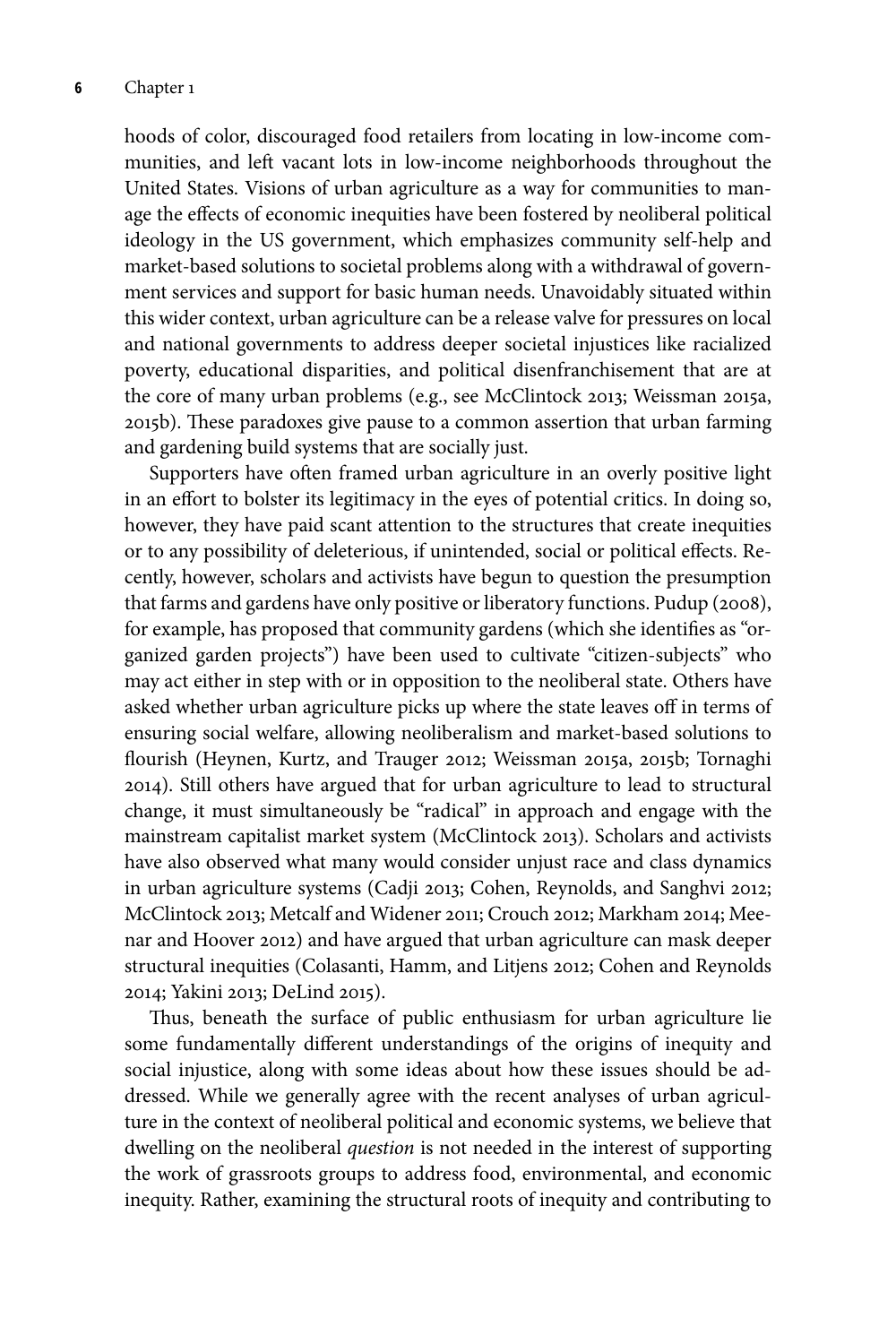an action-oriented dialogue about how urban agriculture can be (and is being) used to create socially just urban systems are the main goals of this book.

#### **Race, Class, and Urban Agriculture**

In addition to debates about whether farming and gardening help solve urban social justice problems in a broader sense, the representation of these activities in public forums presents an inaccurate impression of who is involved in urban agriculture today and how the representation of urban agriculture might connect to advancing racial and economic equity—the goals of many social justice advocates. Urban farming and gardening have long been survival strategies for low-income city residents, many of them people of color, including those with roots in the Global South (e.g., see Hayden-Smith 2014; L. Lawson 2005; Smit, Ratta, and Nasr 1996). However, in the United States, books, magazines, and social media often paint a picture of young white people as the most innovative farmers and gardeners in the post–World War II era, despite the many people of color who have been growing food in their neighborhoods and hometowns for decades and even generations.

 For example, as described in chapter 2, urban agriculture has evolved over the course of New York City's history, sometimes practiced as a subsistence strategy among residents living in poverty, and at other times used to spur community revitalization and development. Since the 1960s and 1970s, community gardening in particular has been concentrated in low-income communities and communities of color (Eizenberg 2013, 2008), and community members such as Hattie Carthan in Bed-Stuy have often led in developing gardens on these sites (see the NYCCGC website). Yet community gardening in the New York of the 1960s and 1970s has often been depicted as a process of "urban homesteading" in which gardeners, usually young, middle-class whites, were modern-day "pioneers." At best, this narrative ignores the fact that the neighborhoods in which these "pioneers" and "homesteaders" were creating gardens were wellestablished communities, often communities of color. Worse, it reproduces colonialist mentalities in which imported white culture should be used to "tame" indigenous peoples.

 More recently, mainstream media reports have focused on white-led initiatives as drivers of the contemporary urban agriculture movement. News articles have identified a number of mostly young white farmers in New York City as the "new class of growers" (see Stein 2010), for instance, and have described some of Detroit's white urban farmers as twenty-first-century "pioneers" moving to the economically devastated city to "fight blight" by establishing new urban farms (see "Detroit Foodies" 2013; Midgett 2014). Media pieces on high-tech projects such as rooftop farms and other entrepreneurial urban agriculture initiatives that seek to capitalize on the fashion of growing farm-to-table cuisine have also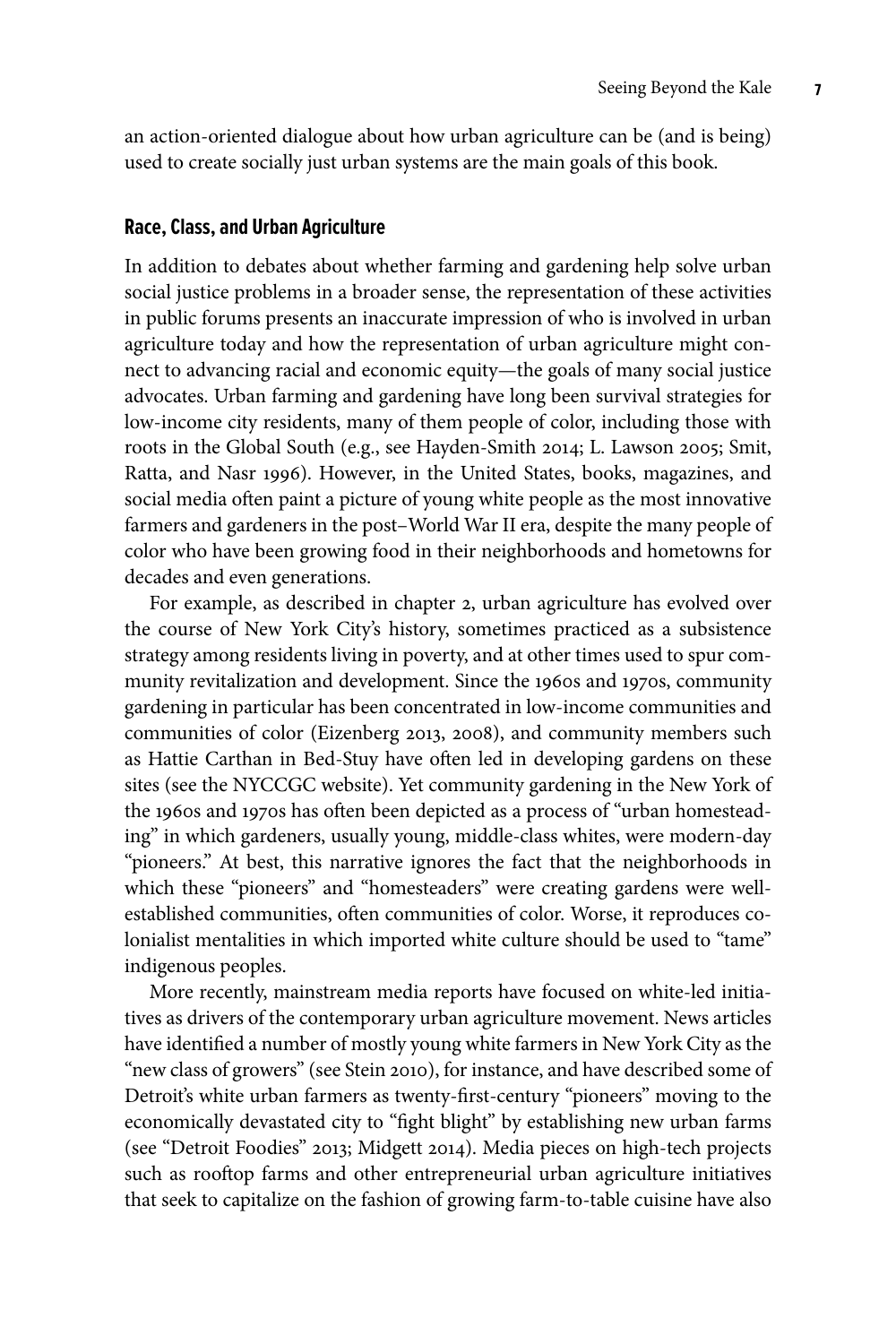tended to focus on young, middle-class white people. These and similar pieces have presented urban agriculture as an innovative way to reclaim vacant land, start new businesses, or challenge the industrial food system, yet with scant attention to the race and class dimensions of the movement or of the problems that farming and gardening purportedly solve. Often absent from this narrative is the fact that people of color in New York, Detroit, and many other cities have long gardened and farmed to address the effects of inequity in their own communities.

 Recent attention to entrepreneurial urban agriculture projects led by young, middle-class whites may stem in part from the notion popularized by theorist Richard Florida (2002) that members of the so-called creative class—formally educated, young, affluent, and preponderantly white urbanites—are the economic engines of cities. Municipal governments, planners, and real estate developers adhering to this concept have sought to attract members of this creative class to economically depressed neighborhoods as a way to increase property values and tax revenues and strengthen cities' overall economies. While Florida's thesis has been widely critiqued (e.g., Peck 2005; Markusen 2006), the notion that innovation and creativity drives economic development remains, and the idea that the "creative class" consists primarily of white people acts to obscure existing and equally important innovations forged by people of color (see Yakini 2013).

 Thus, while not explicitly stating that urban farming and gardening are white, middle-class activities, the portrayal of young white faces in news articles and online forums has suggested white dominance of, and helped reinforce white privilege in, urban agriculture systems (Reynolds 2014; Meenar and Hoover 2012). Media coverage is, after all, a cultural and political resource that can contribute to the maintenance of power among dominant groups (Entman 2007; Ryan, Carragee, and Meinhofer 2001). Coupled with the overall tendency for white people and white culture to dominate US society, the representation of middle-class, white-led urban agriculture in cities with racially diverse groups of farmers and gardeners has added insult to injury by suggesting that urban agriculture, in and of itself, addresses inequities linked to race and class, while reinforcing these very inequities.

 In addition to the dynamic of public representation of urban agriculture and its potential effect on social equity, establishing new farms and gardens in low-income communities can stimulate or exacerbate gentrification (the process by which increasing property values and new investments *directly* displace residents and businesses, or *indirectly* lead to displacement as real estate prices and taxes on rising property values become prohibitively expensive for existing residents). Gentrification, too, presents a paradox with respect to urban agriculture and social justice (e.g., see Cadji 2013; McClintock, 2013; Crouch 2012; Markham 2014). For instance, urban farms and gardens can contribute to "eco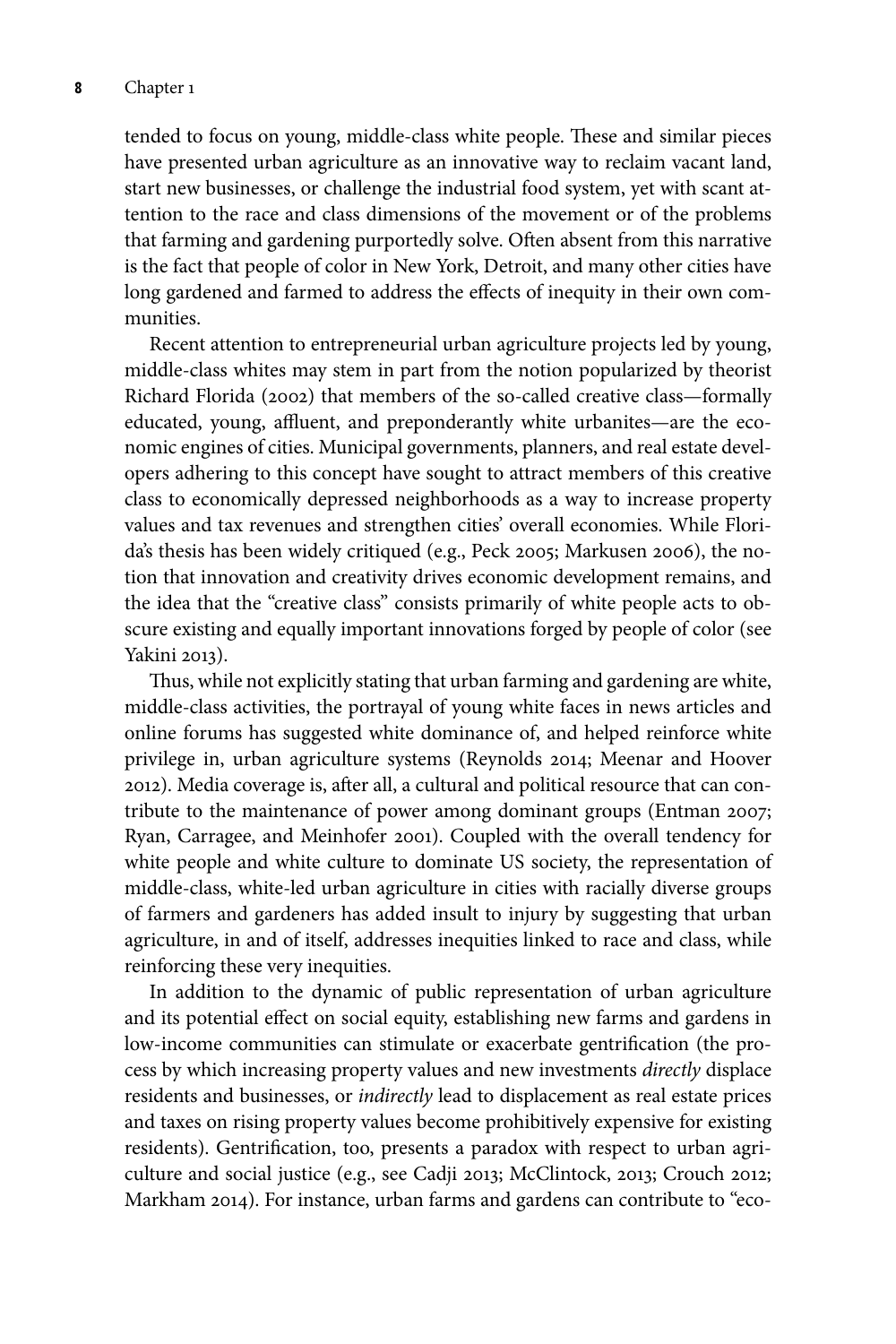logical gentrification" (Dooling 2009; Quastel 2009), a process through which environmental improvements such as cleaning up toxic sites or converting abandoned lots to green space leads to increased property values and displacement of longtime, often low-income residents. When relatively higher-income, economically privileged people move into historically low-income neighborhoods to establish gardens on vacant lots—or occupy gardens that have already been established and perhaps abandoned—there can be similar effects, increasing property values near the gardens, making the neighborhood unaffordable for longtime residents (Voicu and Been 2008).

 In some New York City neighborhoods, like the Lower East Side and Harlem, the establishment of green spaces managed by local residents, together with public policies to encourage the development of luxury and middle-class housing, has facilitated gentrification, leading to displacement of lower-income residents over a number of decades. There are signs of this process taking hold in other New York City communities, such as Bed-Stuy and East New York (Lawhead 2014). For these reasons, farm and garden projects led by (often white) neighborhood newcomers, though typically well intentioned and at times sanctioned or funded by local governments, are not always welcomed by longtime residents (often people of color) because they may lead to displacement. Such projects may be viewed as examples of "outsiders" taking control of community space (Eizenberg 2012a; DeLind 2015; see also appendix 4 for select New York City population characteristics).

 These race and class dynamics of urban agriculture illustrate the point that farming and gardening in the city do not necessarily create more socially just systems and can in fact perpetuate inequities that many supporters hope to address. To be sure, many urban farmers and gardeners hope to reduce inequities—even race- and class-based disparities—by growing and distributing food or creating jobs in low-income neighborhoods. This is valuable work. The problem with the trends described above is not that whites, or people with financial means, or new community residents are growing food in cities—or even that their projects may raise property values in a neighborhood. What *is* problematic is that the uncritical embrace of urban agriculture as a solution to a variety of urban inequities, without attention to the racial and class dynamics that underlie them, allows unjust structures to remain unchecked.

 The focus that the media, policy makers, funders, and others place on hightech and other trendy urban agriculture initiatives influences both the kinds of programs and policies designed to support urban agriculture, and, often, the demographic of farmers and gardeners who receive the resources to implement such programs. At the broadest scale, the tendency to support the tactical practice of farming or gardening as way to advance social justice—regardless of who leads and who benefits, or what impact a given project has on specific social justice goals—can mean that already well resourced groups receive a dispropor-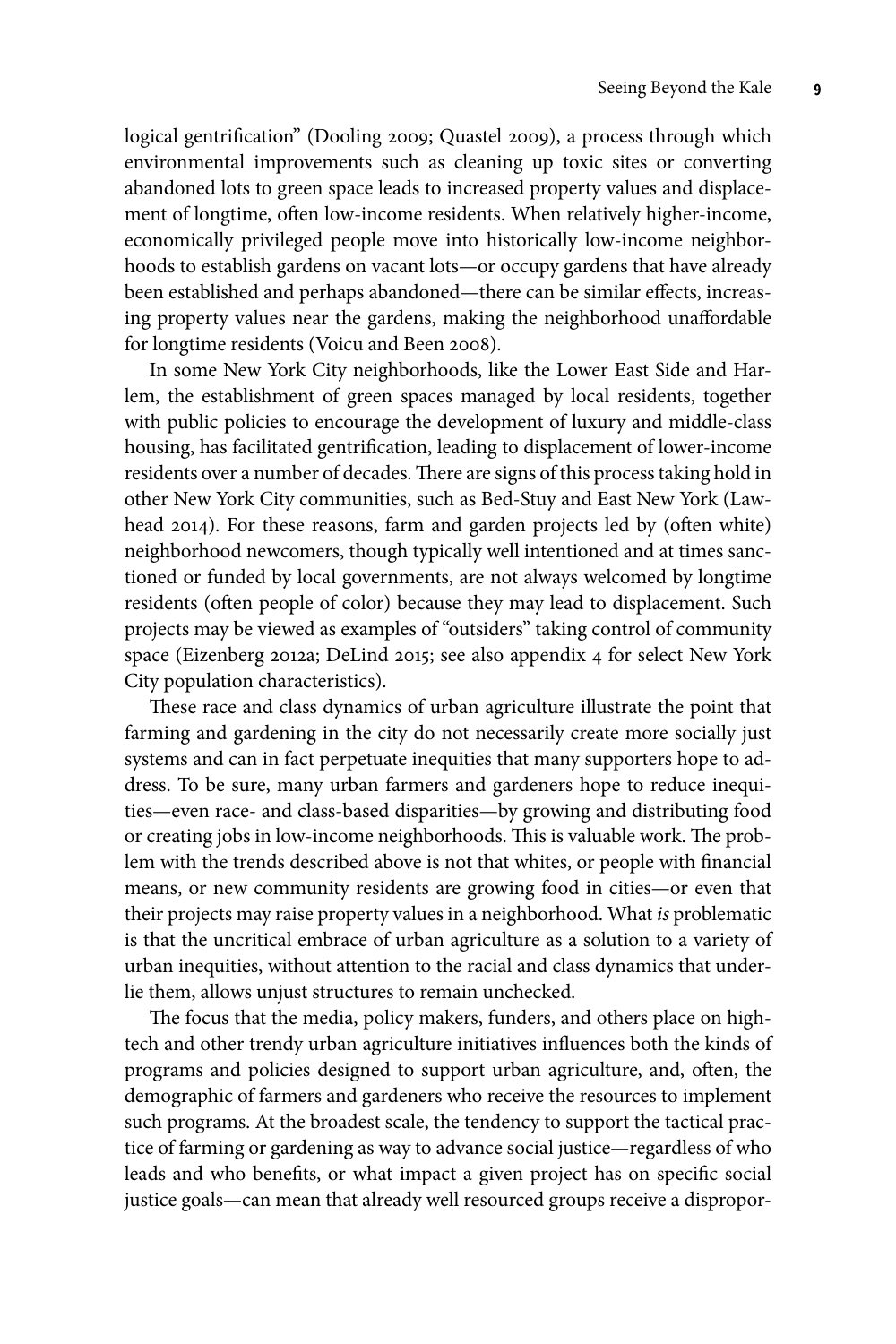## **10** Chapter 1

tionate amount of support. This unequal distribution of support can perpetuate status quo social, economic, and political dynamics. Ultimately, attention to certain types of farms and gardens limits the success of the urban agriculture system overall by exacerbating disparities among groups and limiting the capacity of organizations that are less well known or less resourced to develop, expand, and sustain their programs.

# **Seeing Urban Agriculture through the Lens of Structural Oppression**

One way to understand urban agriculture's role in advancing (or hindering) progress toward more socially just systems is to examine it through frameworks that illuminate the intersecting forms of oppression that exist at multiple levels of contemporary society. Critical race theory, along with theories of intersectionality and social oppression, help us do just this.

 Critical race theory (CRT) explains that racial inequities grow from patterns of implicit racial bias—which exist within whole institutions and extend throughout society—not simply from individuals' explicitly racist beliefs or isolated instances of racial discrimination. Specifically:

- **Internalized racism** exists within individuals, as private beliefs and biases manifest as feelings of inferiority among people of color or as feelings of entitlement among white people.
- **Interpersonal racism** occurs between people as they act on their internal beliefs and biases, often surfacing as racial discrimination or racial violence.
- **Institutionalized racism** is the effect of specific institutional policies and practices (such as school district policies that result in the concentration of children of color in lower-quality schools) that routinely produce inequitable outcomes for groups of individuals, privileging whites and placing people of color at a disadvantage.
- **Structural racism** is the cumulative system of racial bias that extends across society and perpetuates disadvantage among communities of color. Examples of structural racism include unchallenged media portrayals of people of color as criminals, which pervade the public consciousness, and perpetrating discriminatory treatment grounded in an association of all people of color with criminal behavior (Apollon et al. 2014; see also Bonilla-Silva 1997; Conley 1999; Omi and Winant 1994). Often stemming from collective, subconscious beliefs, and often unintentional, structural racism is at the root of many social and political inequities, from police killings of unarmed black men to food retailers avoiding communities of color under the false assumption that people of color do not value, and will therefore not purchase, fresh and healthy food.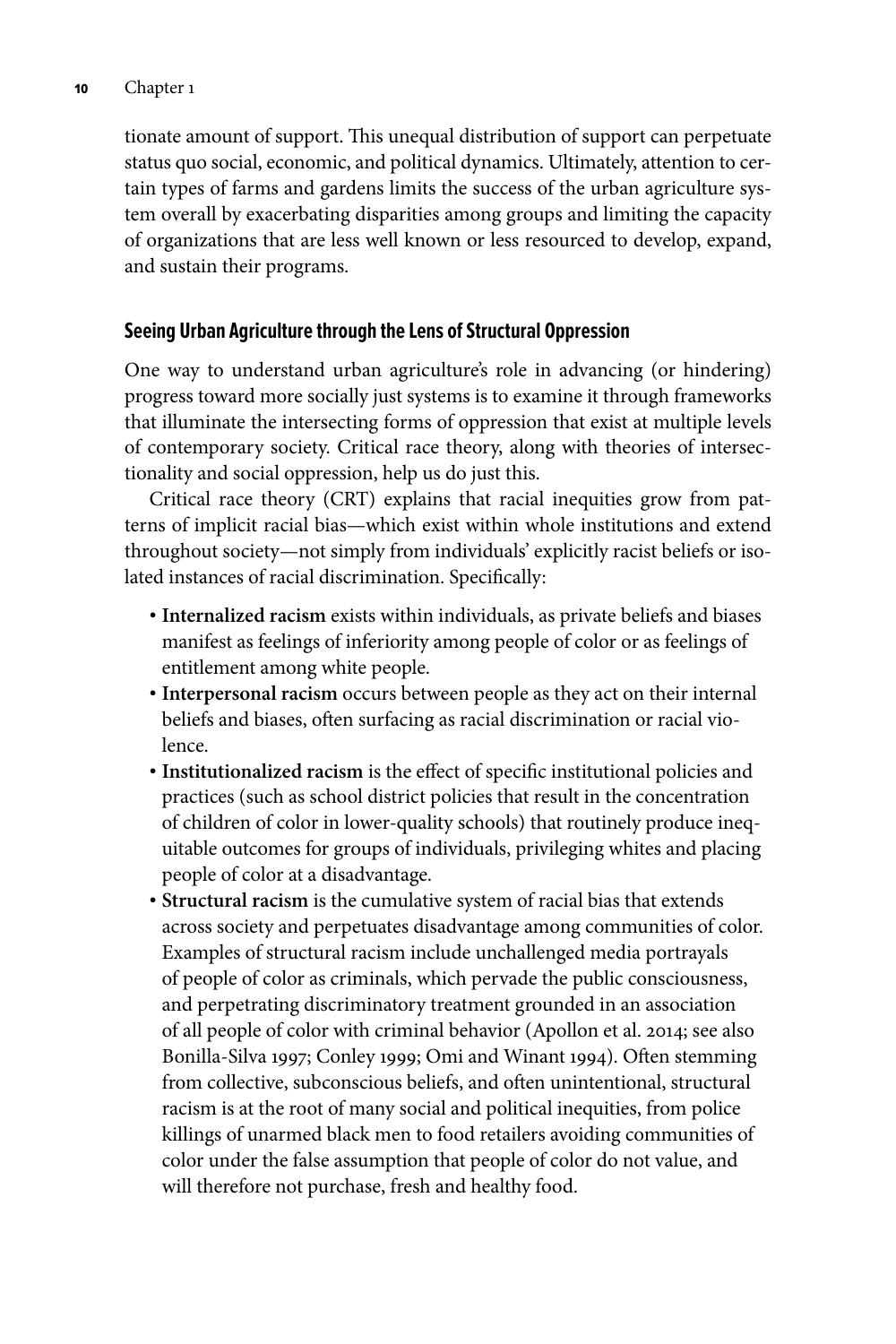Within structurally racist societies, white privilege is understood as whites' historical and contemporary advantages in access to quality education, jobs, livable wages, home ownership, and multigenerational wealth (Bonilla-Silva 1997; The Aspen Institute 2014; Keleher and Sen 2012; Omi and Winant 1994; McIntosh 1990; Taylor 2009). Critical race theory, as elaborated in the United States, thus helps explain the pervasiveness of racial inequity in US society despite progress beginning with the emancipation of enslaved Africans in 1863, extending through the civil rights era and into the twenty-first century, including the election of an African American president.

 Of course, questions of social justice and equity clearly extend beyond race and racism. The concept of intersectionality recognizes that individuals have overlapping identities and loyalties, including race, class, gender, sexual preference, spiritual beliefs, and region of origin (Delgado and Stefancic 2012), and that these "shape structural, political, and representational aspects" of the social world (Crenshaw 1991). Further, structural analyses of injustice and its opposite—social justice—also engage with concepts and conditions of oppression. Political scientist and feminist theorist Iris Marion Young identified oppression as having five forms, *exploitation*, *marginalization*, *powerlessness*, *cultural imperialism*, and *violence*, comprising a "system of constraints," though not necessarily resulting from intention on the part of an identifiable oppressor (Young 2009). The resulting lack of power—or "absence of choice" (see hooks 2000, 4–7)—experienced by "oppressed" groups extends beyond the US experience and is thus relevant in considering questions of social justice in the global food system, such as how international trade policies affect Mexican farmers' decisions to emigrate to the United States for low-wage jobs in commercial agriculture or the restaurant industry.

 Together, CRT and theories on intersectionality and oppression help us understand that issues such as the lack of income that prevents some households from accessing fresh and healthful food are not merely a function of individual failures to secure employment or manage personal finances, but rather a function of social cues, professional connections, and, often, the intersection of multiple levels of oppression that span generations, as well as political and geographic boundaries. These theories also help us see that individuals' abilities to influence policies affecting their communities stem from the degree of access that their social and professional networks have to policy makers and official policy-making processes, and that discrimination based on gender or sexual preference, for example, is perpetuated by dominant cultural norms that privilege men and those who embody a set of narrowly defined roles and identities. In short, social power and relative privilege are derived not from one sphere, but from the intersection of identities, relationships, and lived experiences that exist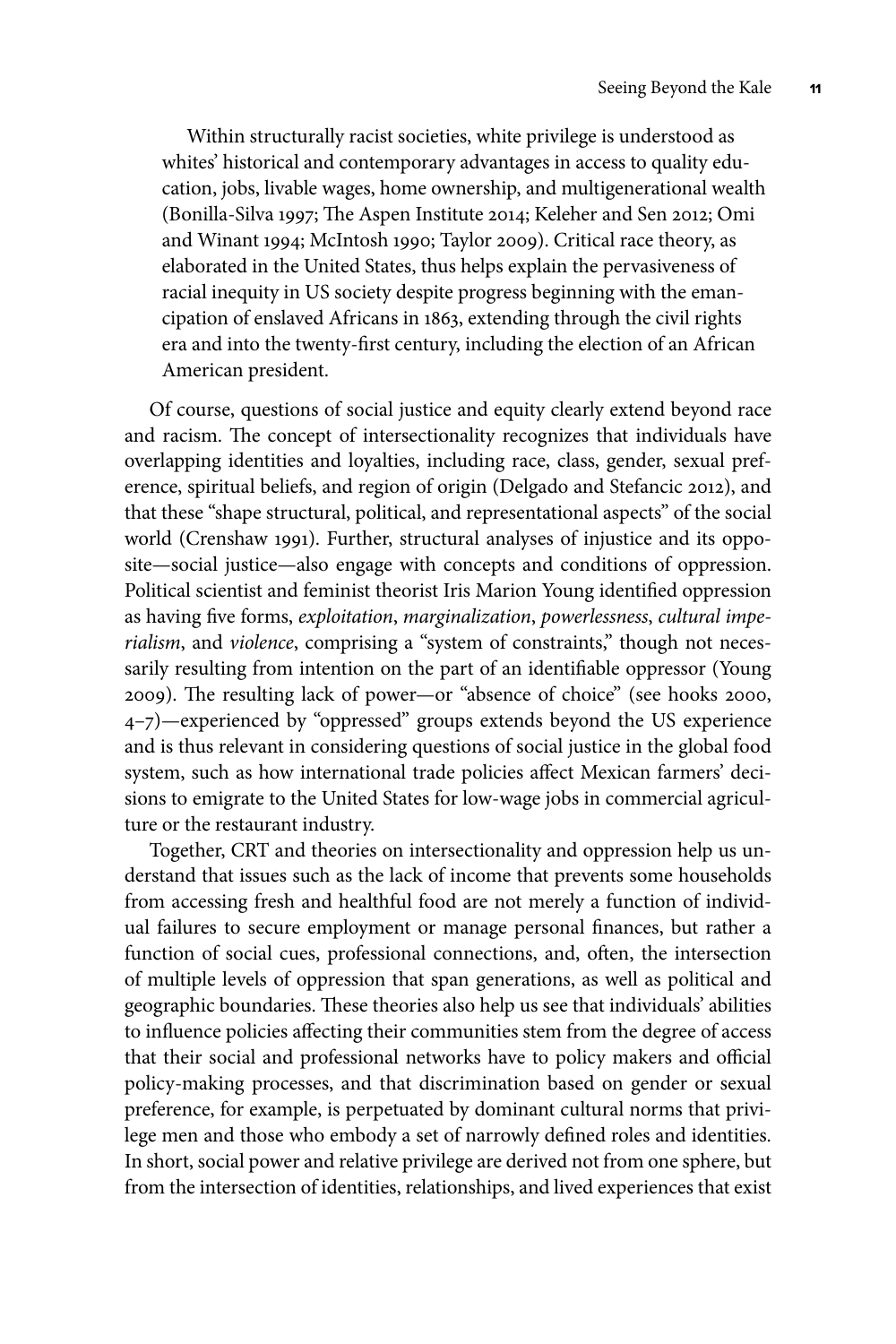# **12** Chapter 1

in any social or political venue (Crenshaw 1991). Recognizing these dynamics is key both to understanding the sources of inequity among urban agriculture groups and to supporting initiatives to dismantle oppression and advance social justice.

# **Urban Agriculture as Social Justice Activism**

Though farming and gardening are fundamental components of urban agriculture, the physical spaces in which farms and gardens are situated are only *part* of a given city's urban agriculture system. Such systems are composed of interconnected networks of farmers and gardeners, government agencies, supportive organizations, foundations, and investors, as well as the natural environment and the policies and programs that affect the city's food and environmental systems. New York City has one of the most extensive urban agriculture systems in the United States, with approximately nine hundred food-producing gardens and farms ranging from tiny community plots tended by neighbors to commercial rooftop greenhouses producing hydroponic produce for grocers and restaurants (Altman et al. 2014; Cohen, Reynolds, and Sanghvi 2012). As in other cities, this system also includes a wide range of actors beyond gardeners and farmers who support or have some purview over food production. These individuals include nonprofit organization staff who advocate, provide technical assistance, and run farms and gardens; policy makers and government agency officials who provide resources and write laws to make it easier (or more difficult) to farm; staff of private philanthropies who fund agricultural projects; and supporters in many other sectors. (See appendix 2 for a more detailed discussion of New York City's urban agriculture system and appendix 3 for descriptions of groups detailed in this book.)

 While some urban farmers, gardeners, and supporters see food production as urban agriculture's primary purpose, for others it is also about creating social or environmental change—a form of activism intended to improve conditions in specific communities and at broader scales. For many gardeners and farmers, urban agriculture is a form of political expression, social activism, or environmental politics. For example, community gardens are for some activists "spaces of contestation" against neoliberal policies and the privatization of urban space (Eizenberg 2012b), and for others they are places where humans redraw connections with the natural environment that have been lost through the processes of capitalist restructuring and urbanization (McClintock 2010). Urban gardens are sites for "everyday resistance" to environmental injustice (Milbourne 2011) and places to enact urban environmentalism (Certomà 2011, 7). For some "urban agriculture activists," as we refer to them throughout the book, urban farms are places to resist food insecurity brought about by the domination of capitalism, and spaces where black and Latino/a community members can reclaim cultural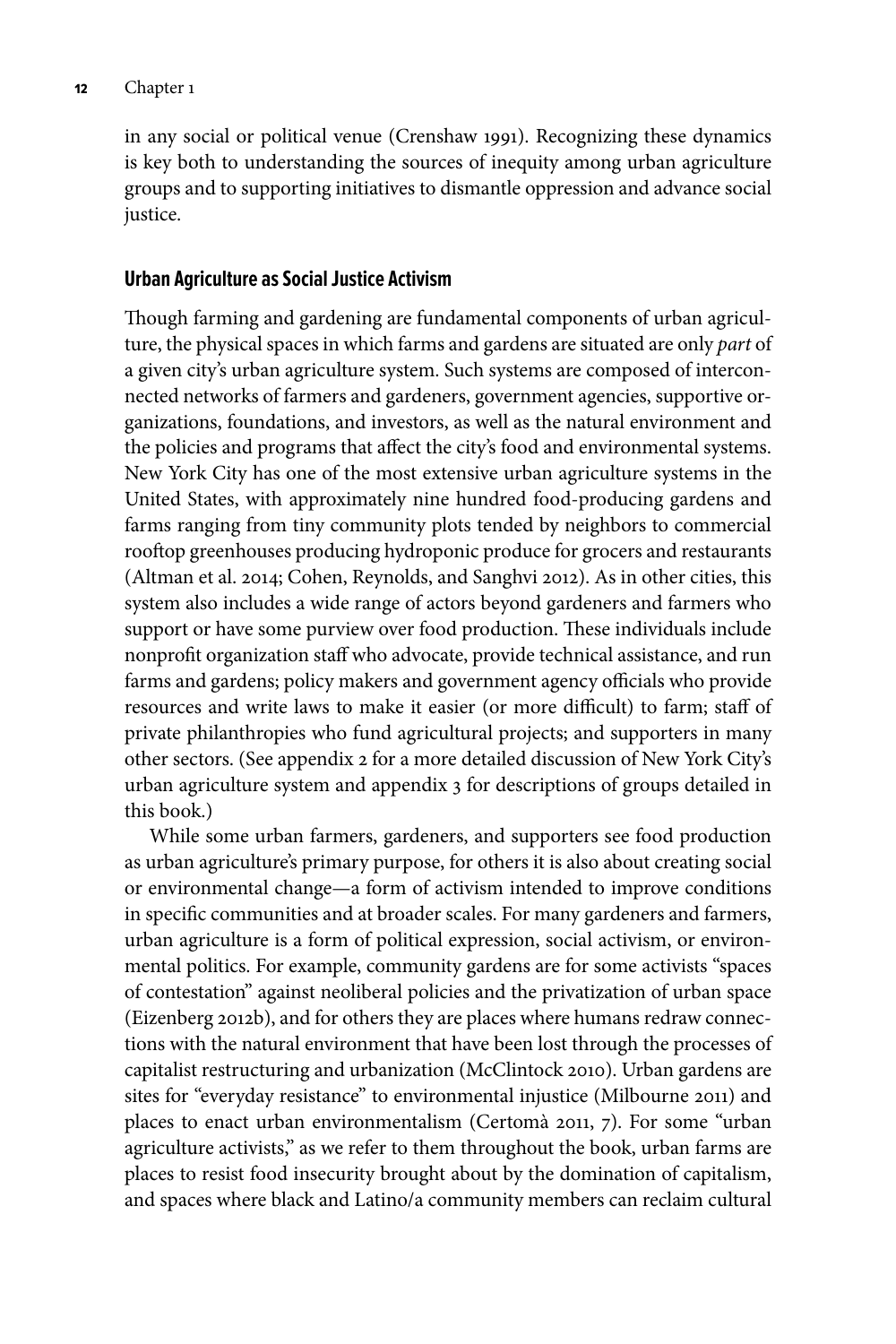roots, practice self-determination with regard to food and agriculture, or respond to the latent crises of discrimination and government abandonment in "poor and disinvested" [*sic*] neighborhoods (White 2011a, 2011b; Bonacich and Alimahomed-Wilson 2011; Bradley and Galt 2013; Kato, Passidomo, and Harvey 2013; Broad 2013; Mares and Peña 2010; Myers and Sbicca 2015). Examples of urban agriculture activism can be found throughout the United States, from the San Francisco Bay Area to Detroit, from New Orleans to New York.

 As is common among social and political activists, many urban agriculture activists adopt different political positions on different issues and form strategic alliances as political opportunity arises in order to be as effective as possible in achieving their goals (see Hajer 2003; Taylor 2000; Wekerle 2004). Some draw from social movements and intellectual traditions in a framing process that environmental justice scholar Dorceta Taylor (2000, 511) suggests helps activists express social and political grievances and convey the philosophies of their work to potential supporters. This may include describing their farming or gardening using conceptual frameworks such as environmental justice, food justice,<sup>2</sup> or food sovereignty<sup>3</sup> that are recognized within these respective movements and by an increasing number of policy makers, funders, and other potential supporters. Activists also use both long-standing and newer communityorganizing strategies, from word-of-mouth networking to running social media campaigns, to build participation in and strengthen the effectiveness of specific initiatives.

 Not all urban farmers and gardeners envision their agrarian efforts as a means to social or political change, of course; however, as discussed in chapter 2, activist goals have been at the heart of an increasing number of initiatives in New York and other US cities since the late 1960s. Yet even among decidedly activist-oriented urban agriculture initiatives, not all are focused on social justice as a main objective. Despite the many farmers and gardeners who run programs such as garden education or low-cost farmers' markets (which do have important social goals), relatively few activists engage in efforts to dismantle the oppressive systems—including structural racism, xenophobia, classism, sexism, patriarchy, heterosexism, and the five forms of oppression noted above—that continue to shape food and environmental systems. Fewer still may take into account their own positionalities—racial and ethnic identities, immigration status, class position, gender, and sexual preference—and how these intersecting aspects of identity affect the overall success of their programs. Moreover, because "social justice" can take on different meanings, activists can use this concept to describe their work without clearly articulating what it means in practice.

 Urban agriculture activism can also take many different forms. Activists may or may not be focused on social justice issues, and they may or may not clearly articulate what they mean by "social justice" work. Additionally, although some urban agriculture activists use strategic framing to communicate about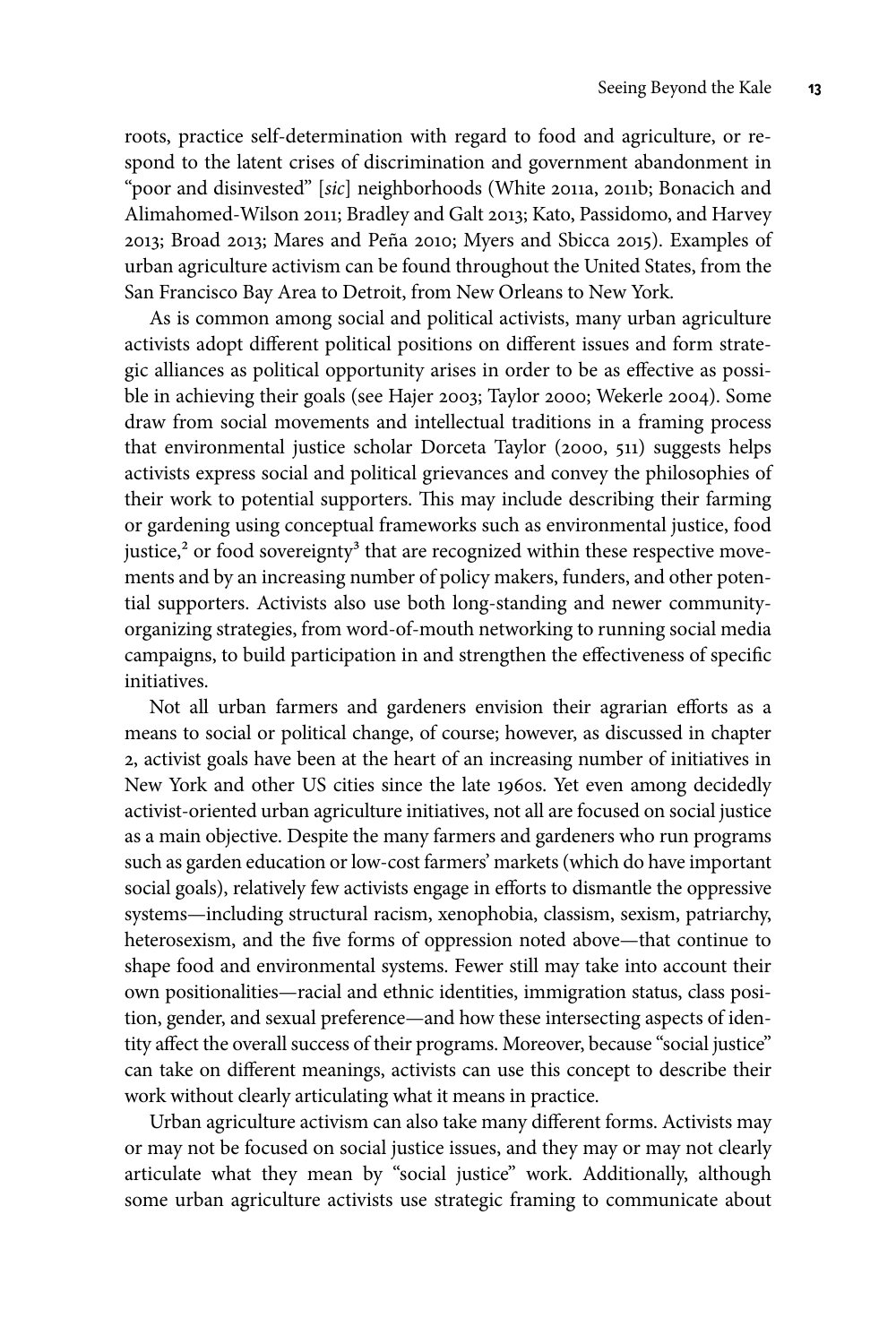the significance of their initiatives, others refrain from describing their work as activism *per se*. While individuals like Yonnette Fleming explicitly connect their urban agriculture work to broader social justice concepts like dismantling structural racism and patriarchy, others feel that their efforts to respond through farming and gardening to the day-to-day effects of racialized poverty or government neglect speak for themselves. "Everyday" actions—raising chickens, keeping bees, gardening in abandoned lots—can thus be forms of social and political activism, ecological citizenship, and participation in policy making (Certomà 2011; Travaline and Hunold 2010; Nairn and Vitiello 2009) when they lead to community changes, even if they do not appear at a surface level to be connected to activist goals (e.g., see Bang 2010; Marsh 2011, 76; Kato, Passidomo, and Harvey 2013). The efforts of farmers like Abu Talib (described in chapter 2), whose leadership at Taqwa Community Farm has helped fellow neighborhood residents manage the long-term effects of government disinvestment in the South Bronx, can be considered a form of social justice activism, even when community leaders do not identify their work as such.

 Whether urban farmers and gardeners explicitly connect their initiatives to broader social justice frames or work to manage the effects of inequity in their own geographic and cultural communities, the distinction between these and the wider universe of urban agriculture projects lies in their drive to grapple with multiple forms of social and political oppression. Urban agriculture as social justice activism, as we consider it throughout this book, involves dismantling oppression at its core. And while it is important to avoid characterizing individuals' actions in ways that do not reflect their own beliefs, it is also important to understand the significance of different urban agriculture programs, and distinctions between them, insofar as they address specific social justice concerns. Failure to distinguish between programs that are actively working to address the structural roots of food and environmental inequities and those that are less focused on these deeper aspects of justice can limit the support from nonprofit, philanthropic, or government sectors, ultimately limiting possibilities for urban agriculture to help advance far-reaching sociopolitical change. Understanding how urban agriculture activists put their anti-oppression and social justice theories into practice is therefore key for those hoping to engage in or support this work.

 Whether people explicitly align their work with broader ideas about social justice, like Yonnette Fleming, or engage in change making through everyday actions that address the effects of inequity, like Abu Talib, these activists embody two important aspects of urban agriculture that are often left out of the dominant narrative. First, although farms and gardens can provide many tangible benefits to individuals and communities, such as access to healthy food and green space, urban agriculture activists can do much more by working to dismantle multiple forms of oppression that play out in food and environmen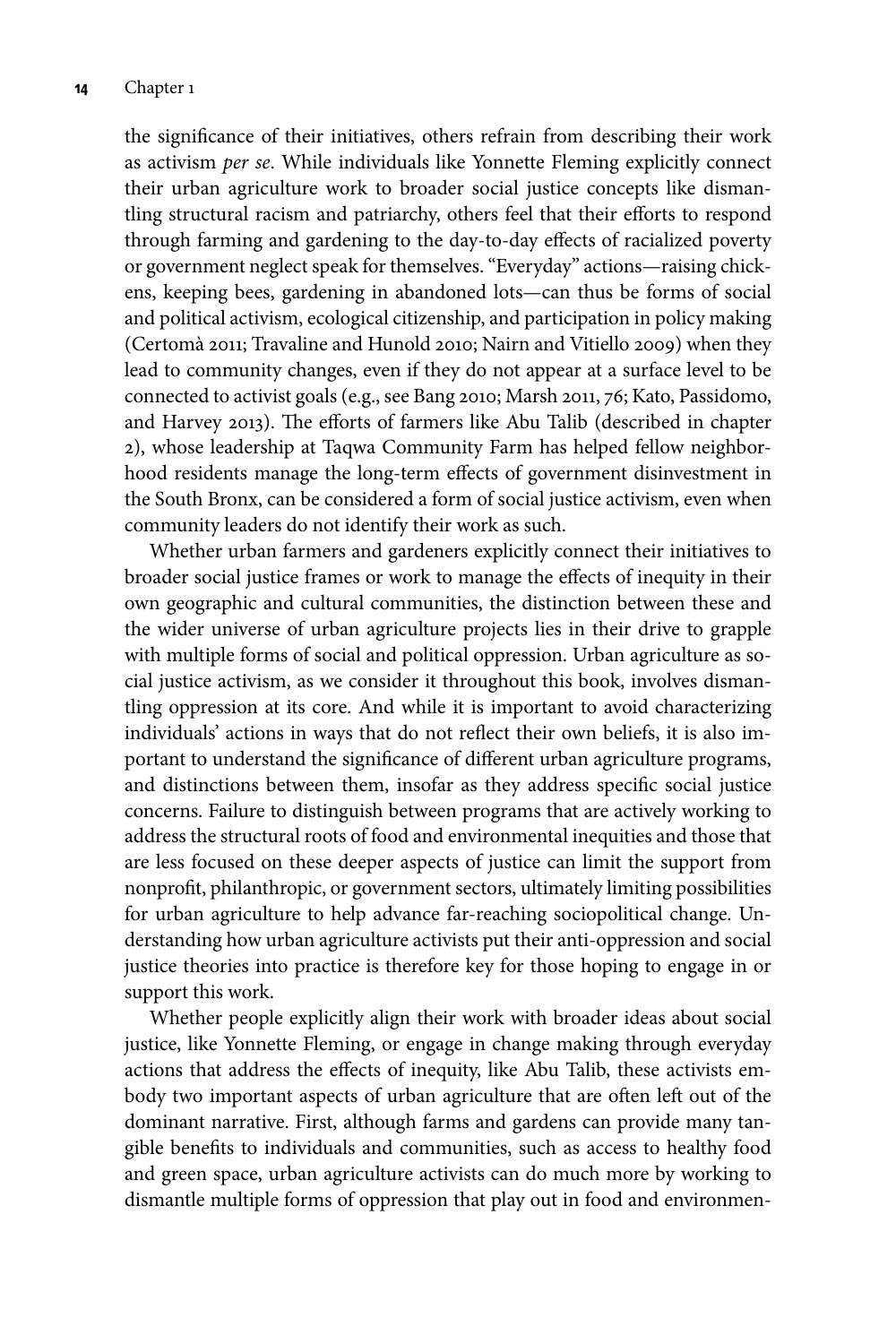tal systems. Second, despite a dominant narrative that has focused on projects led by young, middle-class white people, many urban agriculture programs are led by people of color and first-generation immigrants from the Global South, activists who have long-standing roots in the geographic and cultural communities in which they work. These are key, though frequently overlooked, aspects of the urban agriculture story that *Beyond the Kale* aims to tell.

### **This Book as an Action Research Project**

*Beyond the Kale* adds to a growing body of critical urban agriculture scholarship and activist analysis by examining farm and garden programs focused on advancing social justice in New York City. But in addition to deepening understandings of the intersections between urban agriculture and social justice activism, the book is part of a broader action research project that we hope contributes to creating more socially just food and environmental systems.

 Inspired by the work of feminist economic geographers who use the combined pen name J. K. Gibson-Graham, we see the potential for scholarship to help make improvements in everyday reality. Gibson-Graham proposed that "thinking and writing," which they identified as some of the more tangible products of work performed by scholars, should be viewed as interventions, or processes that shift the understanding of reality and lead to individual and societal change (Gibson-Graham 2008). They also suggested that theory (another potential product of scholarly work) should be used to "help see openings and provide [spaces] of freedom and possibility" in addition to its more conventional role of explaining phenomena (Gibson-Graham 2008). Scholarly work should be used not to "explain why," they argued, but to "explore how," with an interest in "learning, rather than judging" (Gibson-Graham 2008). In contrast to the conventional notion of value-neutral expertise, their stance was that academics can approach inquiry with an interest in participating in social change. They argued, in fact, that scholars have the responsibility to disinvest from stand-alone practices of "critique and mastery" and to undertake instead a more complex praxis of "thinking that [energizes] and support[s]" alternative realities (Gibson-Graham 2006, 6).

 While Gibson-Graham's ideas have been influential within critical social sciences, to be satisfied with simply thinking and writing about "alternative realities" would be to fall into the same trap as many alternative food initiatives, such as farmers' markets or farm-to-school programs, which have been critiqued for developing innovative but somewhat limited strategies for change that allow inequitable power relationships to remain unchecked (e.g., see Allen 2008; Allen and Guthman 2006). Indeed, Gibson-Graham's work has itself been critiqued for not going far enough in its analysis of power structures, for not paying attention to the influence of global and national systems over the local, and for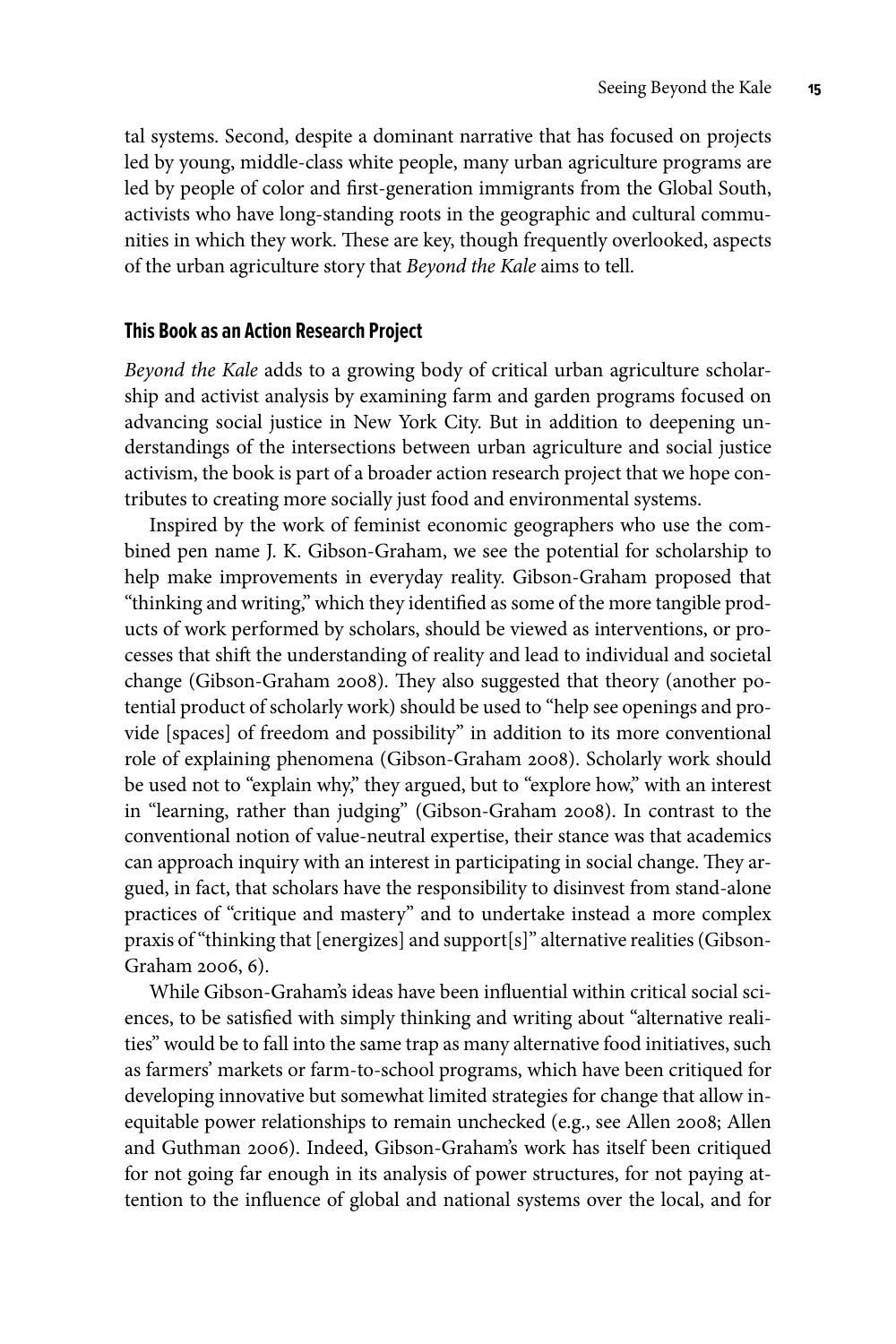not sufficiently recognizing the influence that policy and political processes have over social life (Glassman 2003; Kelly 2005; Laurie 2005; V. Lawson 2005). For scholarly work to contribute to liberation, it must go farther than Gibson-Graham's important conceptualization of scholarship as social action and engage with the multiple and evolving contexts in which oppression is created and reproduced.

 With these ideas in mind, we have approached *Beyond the Kale* not as "experts" on the topic of urban agriculture, but as knowledgeable participants in a movement to advance social and environmental justice through urban agriculture work. Our intent in researching and writing this book has been to learn from community-based leaders and to practice shifting the power dynamics between academic researchers and those based outside of academic settings. We have drawn inspiration from a number of scholars whose activist-oriented work has engaged with political aspects of dismantling oppression. Specifically, we have taken to heart lessons learned from author and social activist bell hooks, who identifies "theory as liberatory practice" but emphasizes that "[t]heory is not inherently . . . liberatory, or revolutionary [and] fulfills this function only when we ask that it do so and direct our theorizing to this end" (hooks 1994, 59–75). The suggestions of political scientist and sociologist Francis Fox Piven (2010) have compelled us to do more than simply observe, reflect on, and write about injustice—rather, to engage with community-based activists more as colleagues than as participants in "our" study.

 By envisioning ourselves as participants in movements for social justice, we have sought to explore how the process of research and writing about urban agriculture can step beyond explanation and observation into the role of uncovering and co-creating possibilities with activists who are working outside of academic spaces. As noted in chapter 7, our discussions with urban agriculture activists have shaped our perspective on scholar-activism. They have also helped us reflect on how we understand and communicate about scholarship and research. Additionally, we have at times found ourselves in the uncomfortable position of needing to balance the requirements of our academic professions, such as producing particular types of scholarly analysis, with the responsibility to be accountable to our community-based colleagues. The process of engaging in this type of action research has taught us much about the intersections of scholarship and urban agriculture activism and has solidified our commitment to this work.

### **Overview of the Book**

*Beyond the Kale* examines urban agriculture in critical yet constructive ways, attempting to "energize" efforts to achieve food system, environmental, economic, and social justice writ large. It argues that efforts to address injustice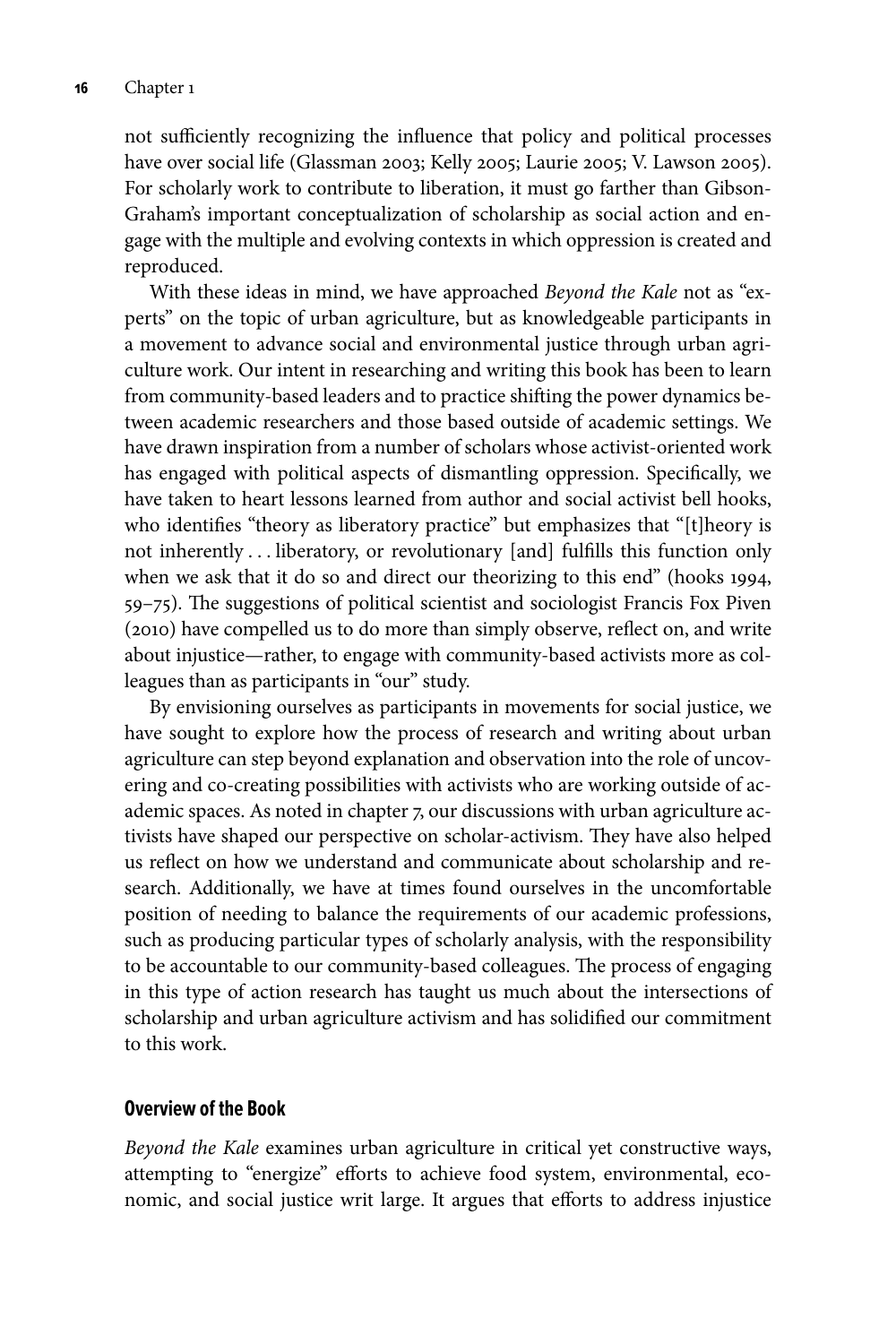through urban agriculture must attend to social and political structures, such as structural racism and the roots of political disenfranchisement, in addition to providing food, education, employment opportunities, and environmental amenities. Throughout the book we provide examples of urban agriculture activists who work to address multiple forms of social and political oppression in their communities and beyond.

 Uncovering urban agriculture activists' deeper analyses and contributing to an action-oriented dialogue about dismantling oppression through urban agriculture are two main goals of this book. Additionally, in an effort to fill in significant gaps in the dominant urban agriculture narrative, the book seeks to lift up the work of people of color who are using urban agriculture to improve conditions within and beyond their own communities. Following Mares and Peña (2011), who argue for the recognition of food practices of marginalized groups as autonomous from those shaped by dominant discourse and paradigms, *Beyond the Kale* specifically and intentionally highlights community-based initiatives, grounded in deep understanding of oppression, that have often been overshadowed by trendy projects. The urban agriculture activists described in this book are primarily, though not exclusively, people of color who run farm and garden programs in New York City. Many of the activists that we spoke with describe their programs as a part of their work to dismantle forms of oppression. Most, even those who do not describe their urban agriculture work as "activist" initiatives, are responding to the effects of structural forms of oppression such as racialized poverty and government abandonment in the communities in which they are deeply embedded. For the purposes of the analysis presented in this book, we consider these individuals to be urban agriculture activists.

*Beyond the Kale* is based primarily on in-depth interviews conducted in 2013–2014 with farmers, gardeners, and organizational leaders in New York City whose urban agriculture work focuses on eliminating both the causes and effects of inequity and oppression. We prioritized the work of people of color and individuals working in communities in which they are deeply embedded. In addition to interviews, in 2014 we convened a focus group with interviewees and a public forum on collaborations between community-based activists and academic faculty, students, and staff. Our own participation in New York City food systems activism, advocacy, policy making, and planning processes has also informed the analysis presented throughout this book. (See appendix 1 for a more detailed description of research methods.)

 The chapters that follow illustrate the prevalence, importance, strategies, and potential impacts of urban agriculture and agriculture-related projects that see "beyond the kale," focusing on achieving food systems and urban environments that are fundamentally more equitable and just. By highlighting individuals and groups that have been trying to dismantle the structural roots of inequity through their work, we hope to make their strategies and practices more recog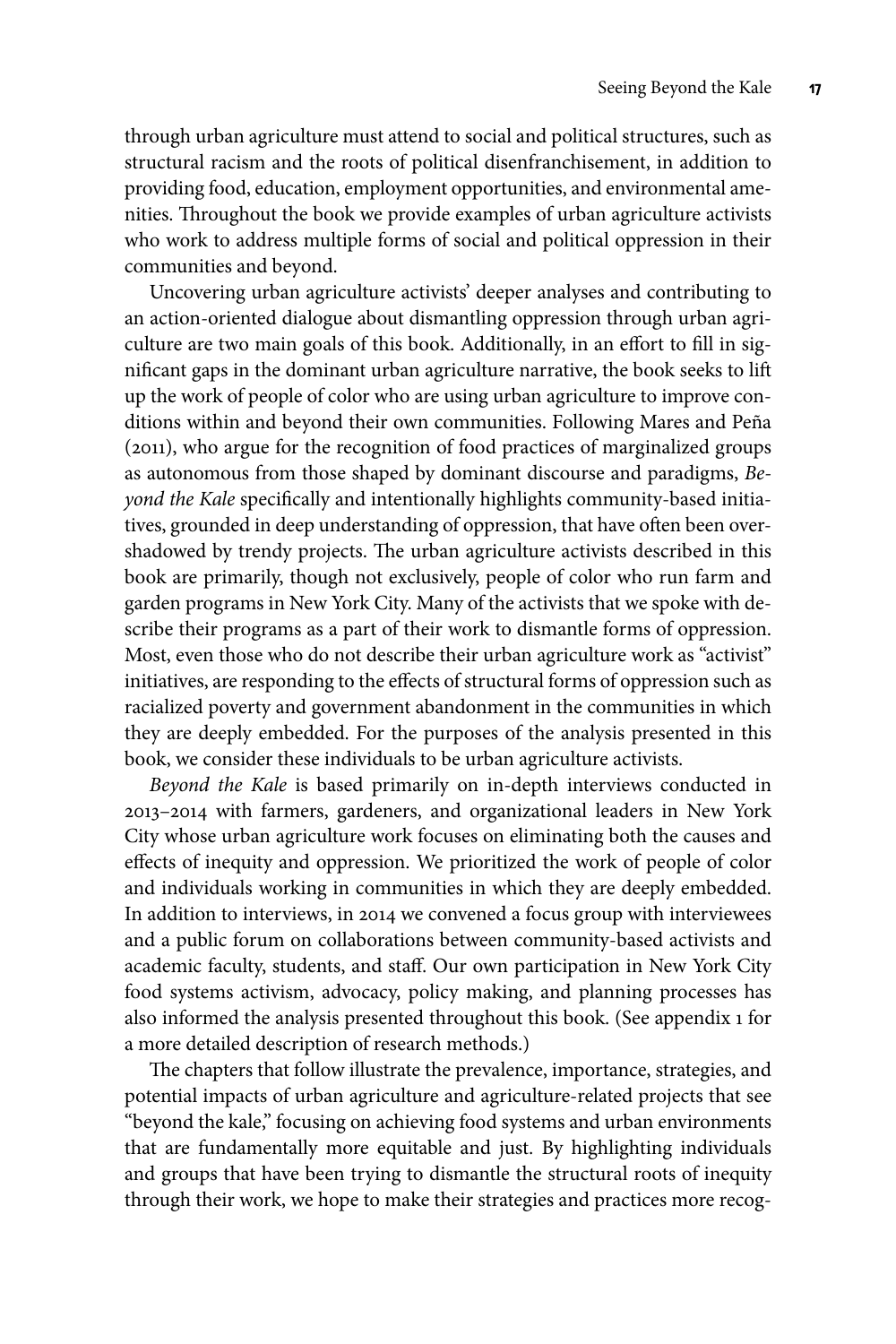nizable as possibilities that can be replicated, adapted, and potentially scaled up by other farmers and gardeners, policy makers, and diverse supporters. We also explore how urban agriculture activists frame and articulate their work. In doing so, we attempt to explain how these practices relate to broadly recognized movements, and to highlight how some urban agriculture groups are already enacting supporters' ideals. The book also identifies challenges activists encounter that are related to power dynamics, including race-, class-, and gender-based disparities within the urban agriculture system, as well as policies and practices of government agencies, philanthropic organizations, and nonprofit organizations that favor some groups and projects over others—particularly over those that more directly challenge the status quo.

 We view our analysis not as truth seeking but as productive inquiry. Using precedents set by the activists and organizations highlighted in this book, along with their visions for future work, we offer ideas that may be used by other farmers and gardeners, funders, organizations, researchers, and policy makers to strengthen urban agriculture's potential to contribute to social justice in food and environmental systems. Though focused on contemporary programs, the book also illustrates how urban agriculture is part of a longer history of community-based social justice activism in order to present a more comprehensive narrative than that put forth by mainstream media coverage and much of the urban agriculture literature to date. While the book focuses on New York City, the lessons drawn from the cases presented here are applicable to urban agriculture and social justice initiatives in many other cities, and in the final chapter, we profile three activist groups in cities beyond New York.

 This chapter has provided an overview of urban agriculture, social justice, and activism. Chapter 2 discusses New York City's urban agriculture system, illustrating the history and evolution of food production in the city. Opening with a story from Taqwa Community Farm in the South Bronx, the chapter focuses on several galvanizing historical moments over the last forty years that have led to the diverse and networked farming and gardening system that exists today.

 Chapter 3 describes the efforts of farms and gardens to address forms of oppression through the ways in which they grow and distribute food, steward green spaces, educate people from the community, and foster economic development. The chapter begins with a vignette describing Brooklyn Rescue Mission, a social service organization run by clergy and community members in Central Brooklyn that uses its farm-based activities to foster community self-determination.

 In chapter 4, we discuss attempts to challenge oppressive structures by enacting social justice theories through distinct organizational structures, representative leadership, and popular education. The chapter opens with La Finca del Sur, a farm in the South Bronx led by women of color and their allies, which has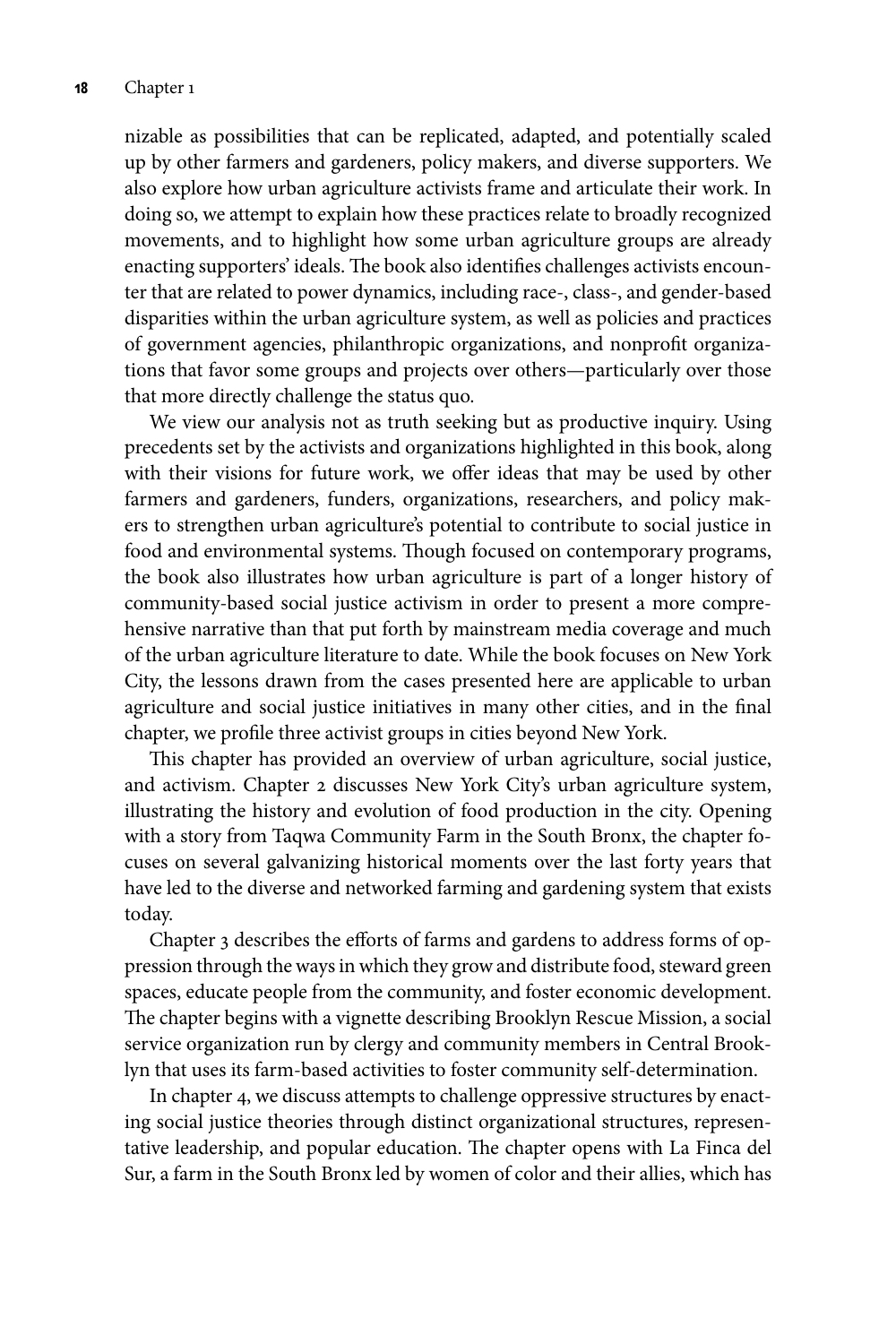a nonhierarchical structure that leaders view as in line with their social justice theories.

 Chapter 5 examines urban agriculture groups' efforts to influence policy priorities and redesign governance structures through formal policy making, strategic collaborations, grassroots advocacy, and "everyday" actions. The networking of Friends of Brook Park and the New York City Community Garden Coalition are highlighted to show how urban agriculture activists ally with other social justice–oriented groups. We also describe other efforts to advance policies that support urban agriculture.

 In chapter 6, we turn to the uneven power dynamics that urban agriculture groups have experienced in their work to advance social justice. Rather than reiterate well-documented challenges of insufficient funding, materials, land tenure, and time, this chapter focuses on power imbalances within the city's urban agriculture system as an underlying challenge not often discussed in the literature or the movement. We connect concepts in this chapter to those elaborated by urban agriculture activists including Karen Washington, longtime urban farmer in the Bronx.

 Chapter 7 delves more deeply into the intersections of scholarship and activism and discusses research processes and frameworks that can advance the work of social justice–oriented urban agriculture groups. Drawing from farmer and gardener insights and our own analysis, it addresses the role of researchers in this kind of work, as well as collaboration strategies for researchers and practitioners. Opening with a vignette about the public forum we convened to discuss these issues, the chapter also takes the concept of a "scholar" to task.

 The final chapter summarizes our findings and connects the themes in preceding chapters to urban agriculture activism elsewhere in the United States, providing examples of initiatives in Detroit, Michigan; Goldsboro, North Carolina; Santa Fe, New Mexico; and El Paso, Texas. It illustrates that urban agriculture as social justice activism, led by people of color and women, extends far beyond New York City.

 Our hope is that *Beyond the Kale* and its approach to research and scholarship contributes to both scholarly dialogue and broader efforts to realize social justice in food and environmental systems. At the same time, we have remained conscious of our own social locations and professional status as white academic researchers as we have sought to highlight the experiences and leadership of people of color and working-class people whose efforts have too often been obscured in the dominant urban agriculture narrative. Although the analysis presented in this volume is our own, we rely heavily on the words of these community-based activists to convey meanings throughout the book.